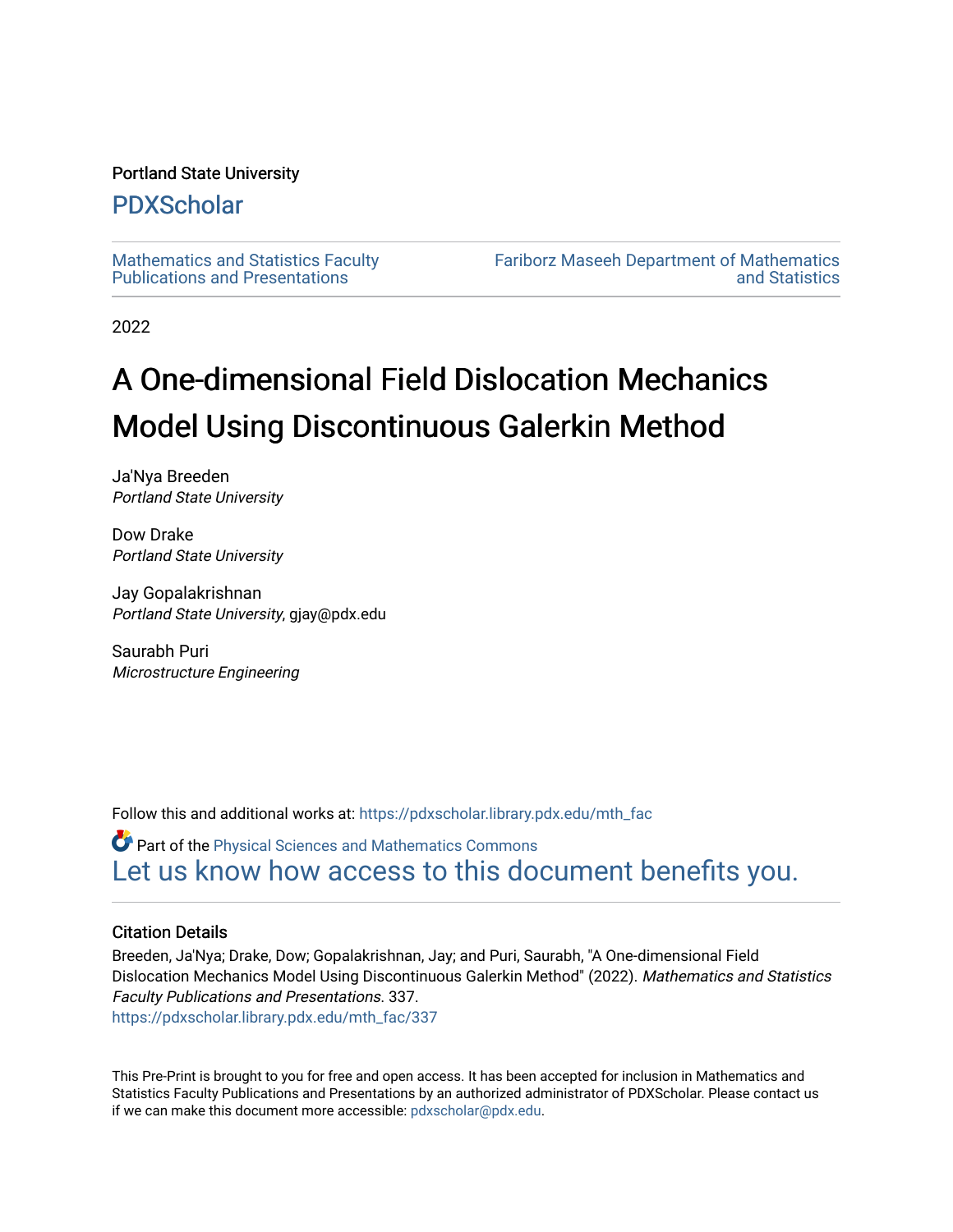## A One-dimensional Field Dislocation Mechanics Model Using Discontinuous Galerkin Method<sup>∗</sup>

Ja'Nya Breeden<sup>1,2</sup>, Dow Drake<sup>1</sup>, Jay Gopalakrishnan<sup>1</sup>, and Saurabh Puri<sup>†3</sup>

<sup>1</sup>Portland State University, PO Box 751, Portland, OR 97207 <sup>2</sup>Francis Marion University, PO Box 100547, Florence, SC 29502 <sup>3</sup>Microstructure Engineering, PO Box 5402, Portland, OR 97208

#### Abstract

A numerical solution strategy for a one-dimensional field dislocation mechanics (FDM) model using the Discontinuous Galerkin (DG) method is developed. The FDM model is capable of simulating the dynamics of discrete, nonsingular dislocations using a partial differential equation involving a conservation law for the Burgers vector content with constitutive input for nucleation and velocity. Modeling of individual dislocation lines with an equilibrium compact core structure in the context of this continuum elastoplastic framework requires a non-convex stored energy density. Permanent deformation and stress redistribution caused by the dissipative transport of dislocations is modeled using thermodynamics-based constitutive laws. A DG method is employed to discretize the evolution equation of dislocation density yielding high orders of accuracy when the solution is smooth. The trade-offs of using a high order explicit Runge-Kutta time stepping and an implicit-explicit scheme are discussed. The developed numerical scheme is used to simulate the transport of a single screw dislocation wall in the case of a non-zero applied strain.

## 1 Introduction

Dislocations are topological defects in crystals causing disorder in the otherwise perfect lattice. It is a well-known fact that plastic deformation in ductile crystals is caused by the gliding of a collection of dislocations on specific crystallographic slip planes. Physical properties such as strength, ductility, fracture, and fatigue resistance are manifestations of accumulation, collective motion and interaction of dislocations with other defects (vacancies, grain boundaries). Over the last few decades, significant progress has been made to understand the behavior of dislocations and related phenomena in crystals at different spatio-temporal

<sup>∗</sup>Part of this work was conducted as an undergraduate research experience and was supported by the National Science Foundation under the REU Site grant CCF-1758006 and DMS-1912779.

<sup>†</sup>Corresponding author: saurabhpuri2005@gmail.com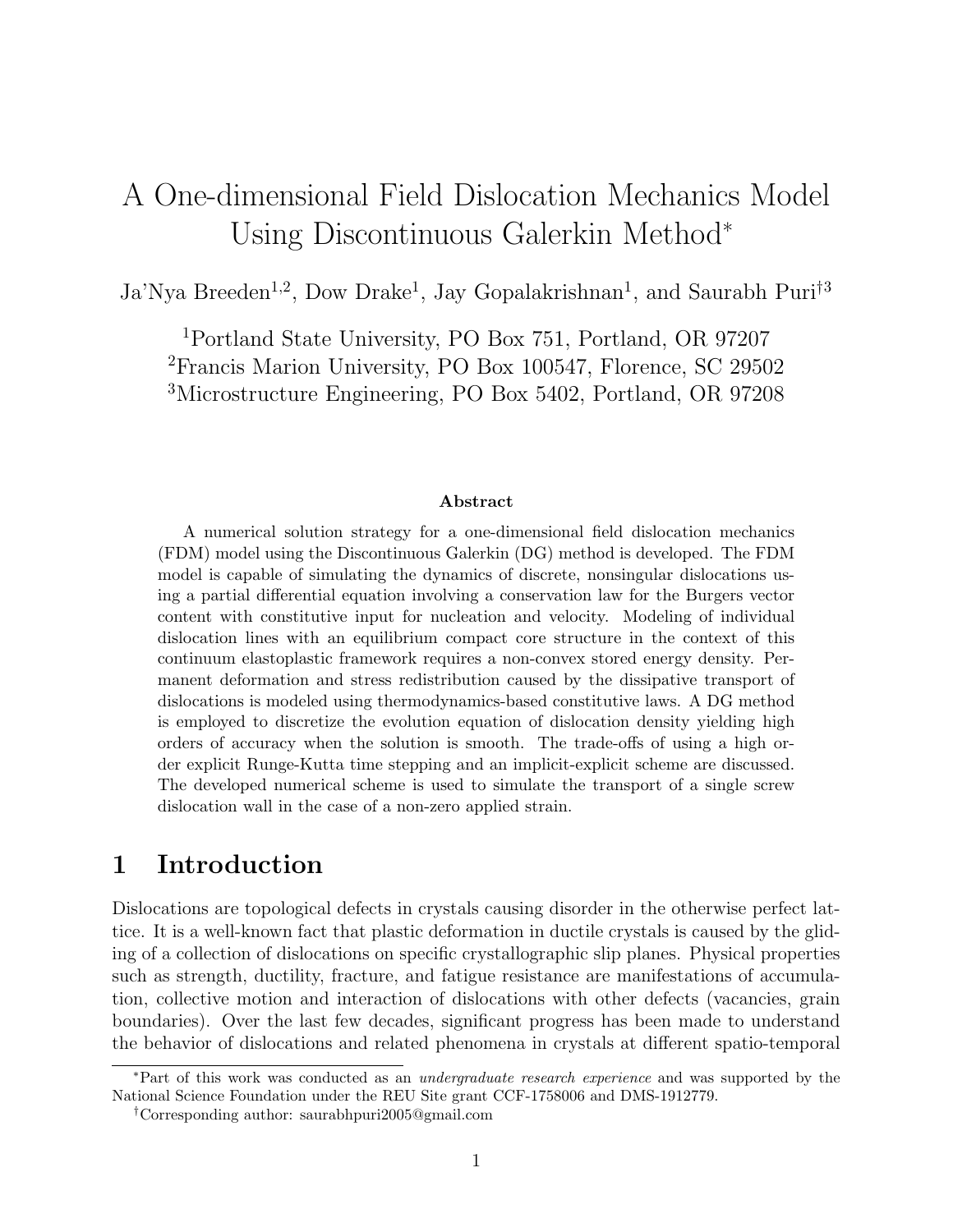scales (Kröner (1960), Mura (1963), Fleck et al. (1994), Fivel et al. (1997), Groma (1997), Acharya (2001), Gurtin (2002), Koslowski et al. (2002), Acharya (2003), Acharya (2004), Arsenlis et al. (2004), Roy and Acharya (2005), Deshpande et al. (2005), Acharya et al. (2010), Puri et al. (2011), Sandfeld et al. (2015), Zhang et al. (2015), Hussein and El-Awady  $(2016)$ .

This paper focuses on a field model of dislocation mechanics (FDM) developed by Acharya (2001), Acharya (2003), and Acharya (2010). FDM is a three-dimensional, physics-based model that can simulate the dynamics of non-singular, discrete dislocations as well as the related permanent deformation in the material with no restrictions on material or geometric nonlinearity. This continuum model represents dislocations using a second order tensor whose evolution follows a partial differential equation based on the conservation of Burgers vector content. Plastic distortion at the spatial scale of individual dislocations is solely derived from their motion and nucleation. Constitutive expressions for dislocation velocity, nucleation potential, and stress are thermodynamically derived from the stored energy density. Modeling of individual dislocations with a compact core in the context of this continuum elastoplastic framework requires a non-convex stored energy density. The model is flexible enough to include the atomically informed stored energy density (Gbemou et al. (2016)) as well as the bulk energy density corresponding to a collection of a few dislocations, if available.

A one-dimensional (1D) reduction of the small deformation FDM model with a nonconvex description of crystal elasticity was derived in Acharya (2010). The equations of the 1D model represent the evolution of plastic shear strain in an infinitely long cylinder with a rectangular cross-section and were numerically implemented by Das et al. (2013) using an upwind finite difference scheme. The developed computational framework demonstrated the potential of the model in simulating the equilibrium core structure, motion and interaction of discrete walls of screw dislocations.

Zhang et al. (2015) utilized the computational scheme developed by Das et al. (2013) for a two-dimensional, finite element modeling of the behavior of few dislocations. The stored energy density was considered to be a sum of isotropic, linearly elastic energy which is a quadratic function of elastic distortion, a multi-well non-convex misfit energy to be a function of plastic distortion and an isotropic core energy to be a function of dislocation density tensor. Zhang et al. (2015) divided the two-dimensional body into elastic regions and elastoplastic regions. The elastoplastic regions were designated as "slip layers." They have finite thickness and represent crystallographic slip planes. A one-dimensional, scalar, time-dependent equation for plastic distortion is solved using an upwind finite difference scheme in each of these slip layers. The solution from the finite difference grid of the slip layers is then transferred to the finite element mesh to solve for stress equilibrium in the twodimensional composite. This computational scheme was used to study different mechanisms such as, dislocation annihilation, dislocation dissociation, and supersonic dislocation motion.

Similarly, Gbemou et al. (2016) used a finite difference implementation of the 1D FDM framework to model planar dislocation lines and study physical phenomena, such as dislocation dissociation, and motion in hexagonal systems. They considered Peierls-Nabarro type misfit energy as well as a generalized planar stacking fault energy calculated from atomistic calculations.

The objective of this paper is to develop an advanced numerical scheme, capable of higher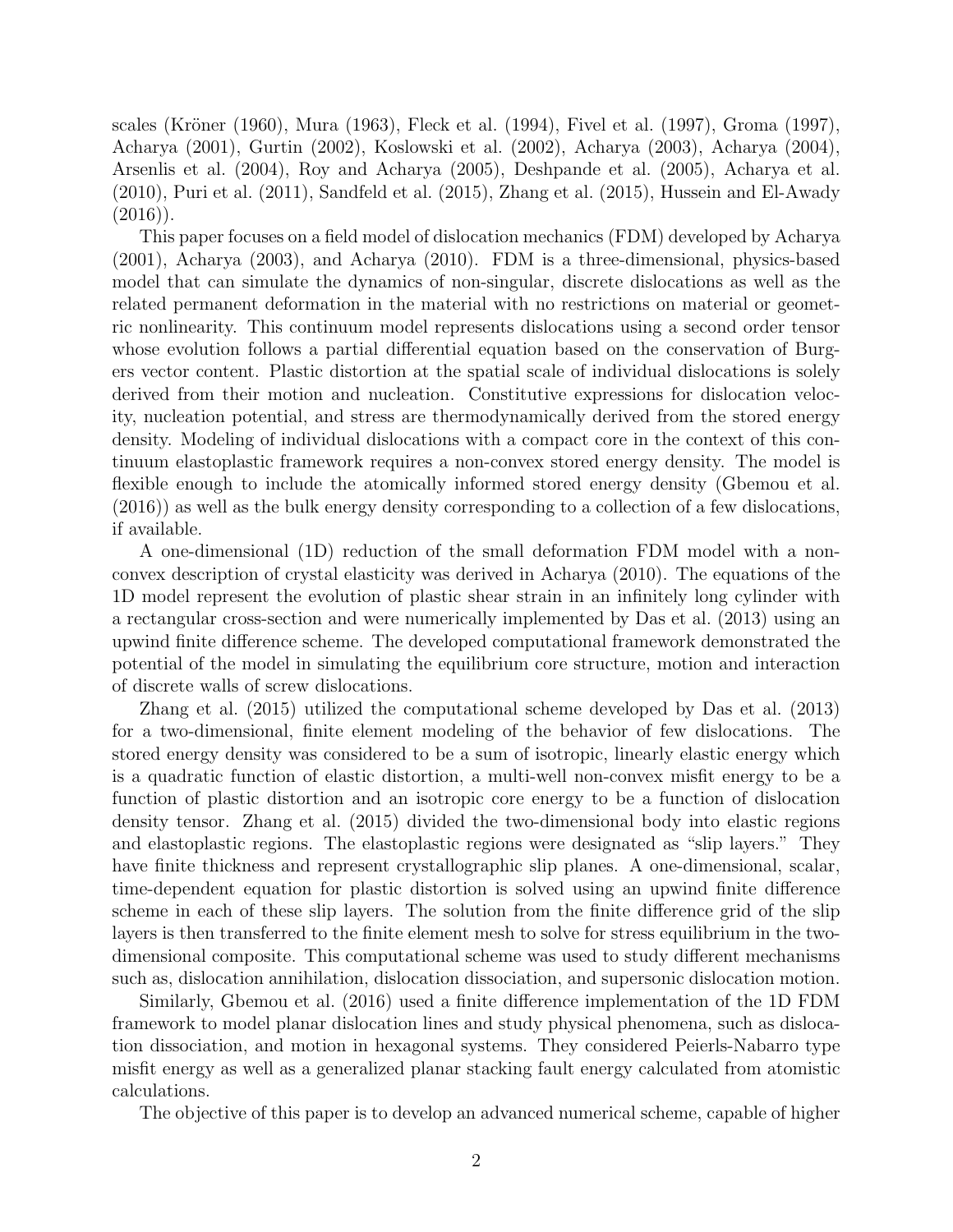order accuracy and varying spatial mesh sizes, that does not require a declaration of preexisting slip layers for the modeling of discrete dislocation lines using the FDM framework. Since the evolution of dislocation density is governed by a conservation equation, a discontinuous Galerkin (DG) method emerges as a natural candidate for numerical treatment. The expectation is that the confinement of a dislocation to a slip plane is an outcome of the model rather than a predefined feature. As a first step to a full-fledged model in this direction, this paper uses a DG scheme to simulate a one-dimensional version of the FDM model using the open source finite element software NGSolve (see Schöberl et al.  $(2021)$ ).

The DG method approximates the solution using a polynomial space on each element without interelement continuity constraints. The nonlinear partial differential equation for dislocation density has both convective and diffusive parts. Two different numerical strategies emerge, depending on how these parts are treated in the time discretization, as described in Section 3. The plastic distortion is obtained from the calculated dislocation density using the incompatibility equation. The developed framework is used to model the transport of an individual wall of screw dislocations. Note that in Das et al. (2013) and Zhang et al. (2015), a scalar evolution equation for the plastic distortion is solved using an upwind finite difference scheme. In this paper, we instead solve for the evolution of dislocation density (as in Gbemou et al. (2016)) and employ a DG scheme to do so. Due to its conservation properties and high order capabilities, DG methods are increasingly used in continuum mechanics, including mesoscopic modeling of dislocations (see e.g., Sandfeld et al. (2015)).

The remainder of this paper is organized as follows. A brief review of standard notation, the three-dimensional (3D) FDM model, and the derivation of the 1D model from the 3D model are given in Section 2. Numerical formulation of the non-dimensionalized form of the 1D model using a DG method is described in Section 3. The problem configuration and material parameters used in the simulations are described in Section 4.1 followed by a discussion of results in Section 4.2. Comparative analyses of the methods is facilitated by the reports of convergence rates in Section 4.3. We end with some concluding remarks in Section 5.

## 2 Model

The three-dimensional small deformation FDM model for modeling of discrete dislocations and its exact reduction to a one-dimensional form is derived in Acharya (2010). In this section, we review the equations of the model and present the derivation of the nondimensionalized form of a 1D version.

#### 2.1 3D model

Let  $R \subset \mathbb{R}^3$  represent the reference configuration of a solid body under consideration with boundary  $\partial R$ . For a second-order tensor-valued function  $\mathbf{A}: R \to \mathbb{R}^{3\times3}$  and a vector-valued function  $\mathbf{v}: R \to \mathbb{R}^3$ , we define curl **A** and  $\mathbf{A} \times \mathbf{v}$ , using the standard curl and cross products of vector fields, by requiring that

$$
(\mathbf{A} \times \mathbf{v})^T \mathbf{c} = (\mathbf{A}^T \mathbf{c}) \times \mathbf{v}
$$
 and  $(\text{curl } \mathbf{A})^T \mathbf{c} = \text{curl } (\mathbf{A}^T \mathbf{c})$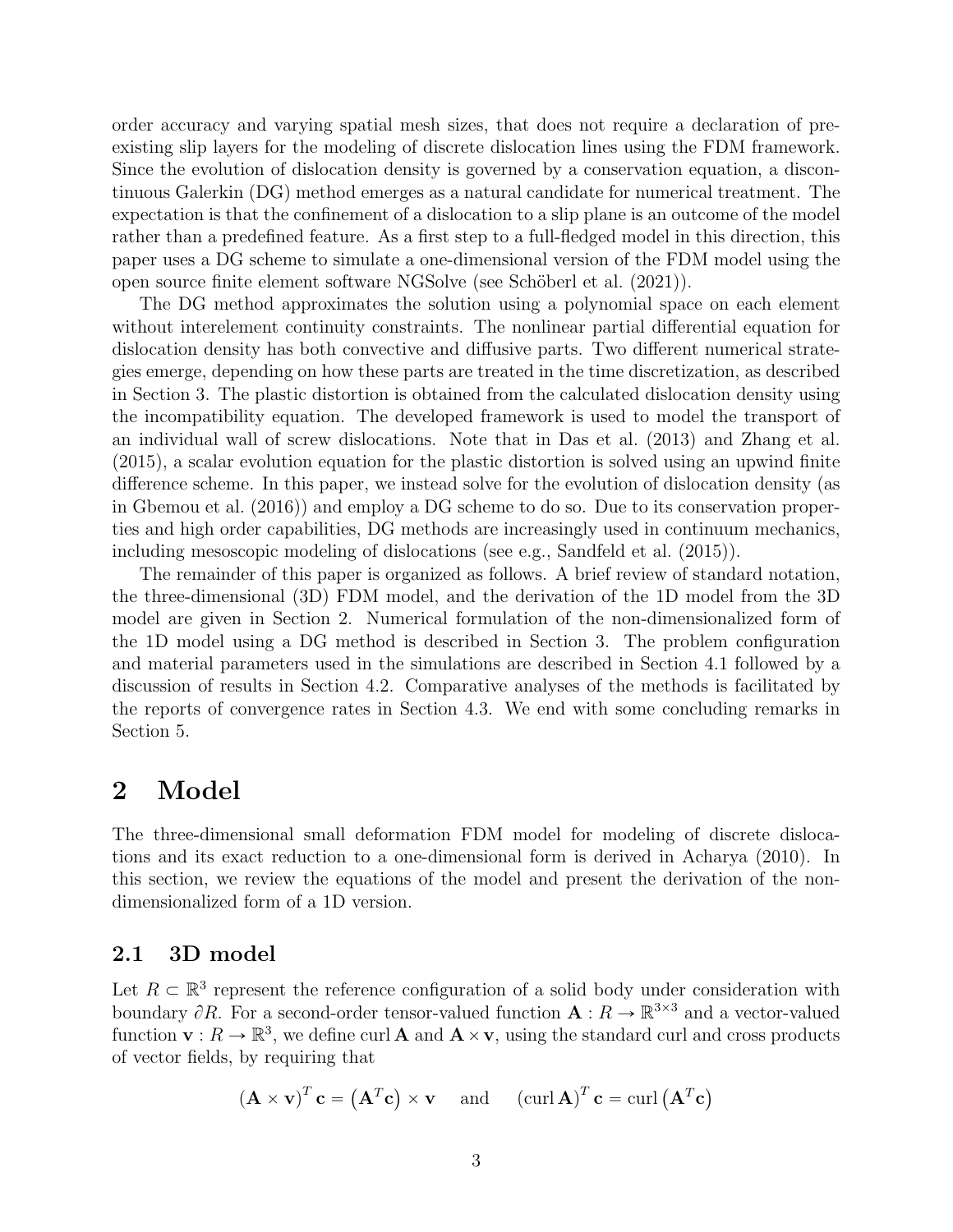hold for all constant vectors  $\mathbf{c} \in \mathbb{R}^3$ . In rectangular Cartesian components, using the summation convention,  $(\mathbf{A} \times \mathbf{v})_{im} = \varepsilon_{mjk} A_{ij} v_k$  and  $(\text{curl } \mathbf{A})_{im} = \varepsilon_{mjk} A_{ik,j}$ , where a quantity with the comma subscript ",j" refers to  $\partial/\partial x_j$  applied to the quantity, and  $\varepsilon_{mjk}$  is a component of the third-order alternator. We shall also use a product of two second-order tensor fields A x B that gives a vector field whose Cartesian components are

$$
\left(\mathbf{A} \times \mathbf{B}\right)_i = \varepsilon_{ijk} A_{jm} B_{mk}.\tag{1}
$$

As usual, we use a colon (:) between two second-order tensors to represent their contraction, i.e., in indicial notation,  $\mathbf{A} : \mathbf{B} = A_{ij}B_{ij}$ .

The model views dislocations as continuously distributed in the body  $R$  while it is deformed according to a smooth displacement field **u**. Let  $\mathbf{U}^e$  and  $\mathbf{U}^p$  denote the elastic and plastic distortions. By the additive decomposition of total strain into elastic and plastic distortions, the equality  $\nabla \mathbf{u} = \mathbf{U}^e + \mathbf{U}^p$  holds, where  $(\nabla \mathbf{u})_{ij} = u_{i,j}$  in Cartesian coordinates. Let the symmetric part of  $\mathbf{U}^e$  be denoted by  $\boldsymbol{\varepsilon}^e$ , i.e.,  $\boldsymbol{\varepsilon}^e = (\mathbf{U}^e + (\mathbf{U}^e)^T)/2$ . Since  $\mathbf{U}^e = \nabla \mathbf{u} - \mathbf{U}^p$ , we may view  $\boldsymbol{\varepsilon}^e$  as a function of **u** and  $\mathbf{U}^p$ ,

$$
\varepsilon^{e} \equiv \varepsilon^{e} (\mathbf{u}, \mathbf{U}^{p}) = \frac{1}{2} ((\nabla \mathbf{u} - \mathbf{U}^{p}) + (\nabla \mathbf{u} - \mathbf{U}^{p})^{T}).
$$
\n(2)

Next, we proceed to specify the stress **T** as a function of  $\varepsilon^e$ , introducing a constitutive assumption for the stored energy density, denoted by  $\Psi$ . Following Acharya et al. (2010) and Zhang et al. (2015), we consider  $\Psi$  to be a sum of three functions. The first is a function of symmetric part of the elastic distortion tensor  $\Psi^e(\boldsymbol{\varepsilon}^e)$ . The second is a function of the plastic distortion tensor  $\eta(\mathbf{U}^p)$ . The third is an isotropic function of dislocation density tensor  $\alpha$ . Thus,

$$
\Psi = \Psi^e \left( \varepsilon^e \right) + \eta \left( \mathbf{U}^p \right) + \frac{\epsilon}{2} \boldsymbol{\alpha} : \boldsymbol{\alpha}.
$$
\n(3)

Here

$$
\epsilon = \frac{1}{4}\mu b^2 \tag{4}
$$

is the core energy modulus,  $\mu$  is the shear modulus, and b is the magnitude of Burgers vector. It is possible to incorporate various other expressions for  $\Psi$  into the model, such as those derived from atomistic calculations as shown in the incorporation of stacking fault energy in Gbemou et al. (2016). Using  $\Psi^e$ , we assume that the stress is given by the constitutive law

$$
\mathbf{T} \equiv \mathbf{T}(\boldsymbol{\varepsilon}^e) = \frac{\partial \Psi^e}{\partial \boldsymbol{\varepsilon}^e},\tag{5}
$$

such that

$$
T_{ij} = \frac{\partial \Psi^e}{\partial \varepsilon_{ij}^e} = 0 \quad \text{when} \quad \varepsilon_{ij}^e = 0. \tag{6}
$$

Also, T satisfies the equilibrium equation,

$$
\operatorname{div} \mathbf{T} = 0. \tag{7}
$$

Inertia is ignored in this paper but can be easily incorporated if needed.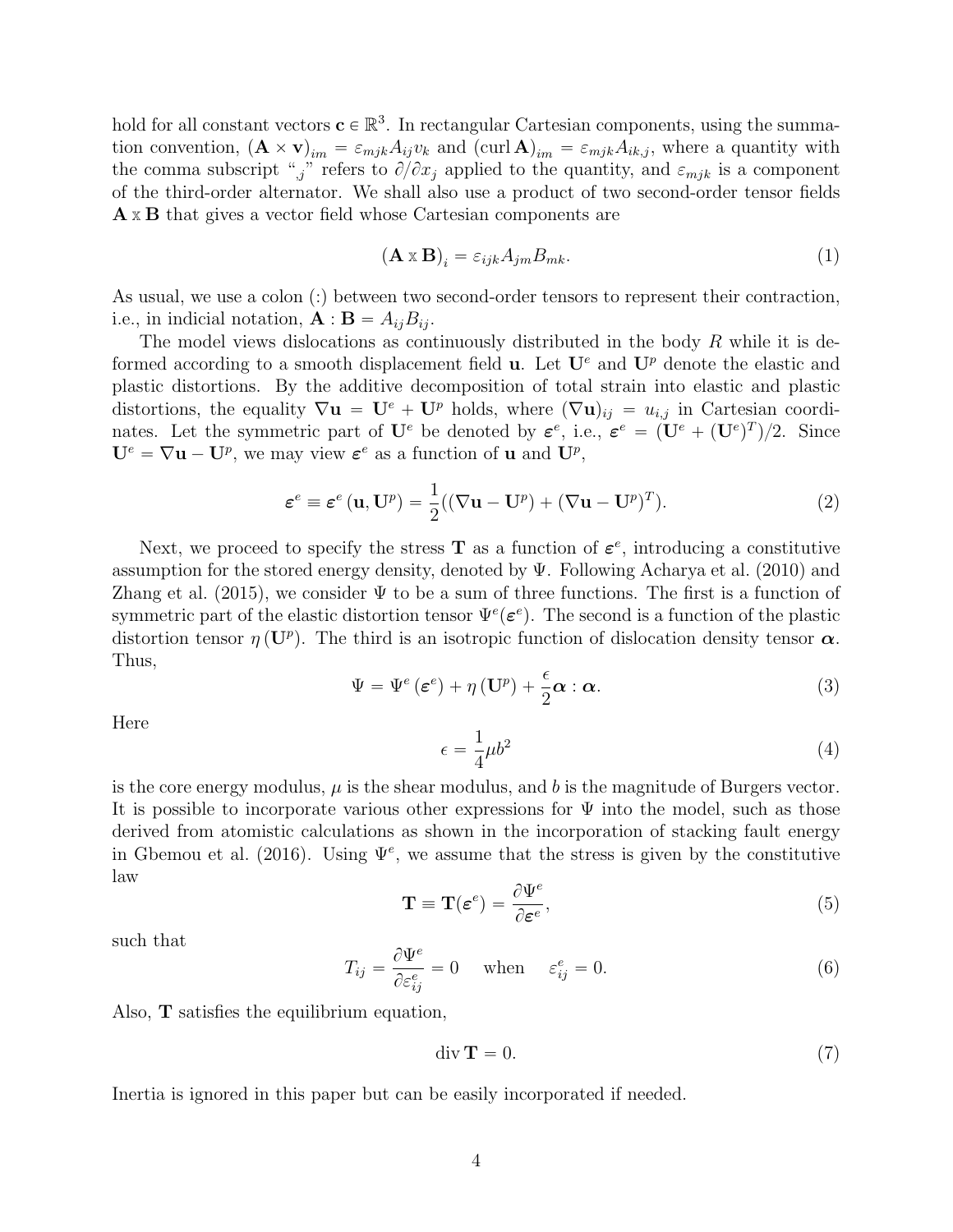The fundamental work of Kröner (1960) connected the dislocation density tensor to the incompatible part of distortion through

$$
\alpha = -\operatorname{curl} \mathbf{U}^p. \tag{8}
$$

The time derivative of  $\mathbf{U}^p$ , which we denote by  $\dot{\mathbf{U}}^p$ , is specified in terms of dislocation transport and nucleation, following Mura (1963), as follows:

$$
\dot{\mathbf{U}}^p = (\boldsymbol{\alpha} \times \mathbf{V}) + \boldsymbol{\Omega}.
$$
\n(9)

Here V is the dislocation velocity and  $\Omega$  corresponds to the nucleation of dislocation densities. Combining equations (9) and (8), we obtain the evolution equation of  $\alpha$ ,

$$
\dot{\alpha} = -\operatorname{curl}\left(\alpha \times \mathbf{V}\right) - \operatorname{curl}\Omega. \tag{10}
$$

Equation (10) represents the conservation of Burgers vector content. In this paper, only mobility of a wall of screw dislocations is considered. Thus, the nucleation term  $(\Omega)$  is set to zero.

We model the dislocation velocity  $V$  by

$$
\mathbf{V} = \frac{1}{\widetilde{B}} \left( \mathbf{T} - \frac{\partial \eta}{\partial \mathbf{U}^p} + \epsilon \, \operatorname{curl} \boldsymbol{\alpha} \right)^T \mathbf{x} \, \boldsymbol{\alpha},\tag{11}
$$

for some positive function  $\tilde{B}(|\alpha|) > 0$  called the dislocation drag coefficient. In (11), the product  $\bar{x}$  is as defined in (1). This form of  $\bar{V}$  is motivated by a study of dissipation. The dissipation  $(D)$  in the model is assumed to be the difference of rate of work done by external forces and the rate of change of stored energy in the body, so is modeled by

$$
D = \int_{R} (\mathbf{T} : \nabla \dot{\mathbf{u}} - \dot{\Psi}) dv.
$$
 (12)

From physical considerations, we require  $D \geq 0$ . We shall now briefly see that the choice (11) yields  $D \geq 0$  provided certain boundary fields can be neglected. We begin by differentiating  $\Psi$ , as given by (3), to get

$$
\dot{\Psi} = \frac{\partial \Psi^e}{\partial \boldsymbol{\varepsilon}^e} : \dot{\boldsymbol{\varepsilon}}^e + \frac{\partial \eta}{\partial \mathbf{U}^p} : \dot{\mathbf{U}}^p + \epsilon \boldsymbol{\alpha} : \dot{\boldsymbol{\alpha}} \n= \mathbf{T} : (\nabla \dot{\mathbf{u}} - \dot{\mathbf{U}}^p) + \frac{\partial \eta}{\partial \mathbf{U}^p} : \dot{\mathbf{U}}^p - \epsilon \boldsymbol{\alpha} : \operatorname{curl}(\boldsymbol{\alpha} \times \mathbf{V}),
$$

where we have used (5), the consequent symmetry of **T**, and (10). After using (9) for  $\dot{\mathbf{U}}^p$ , we may substitute the resulting expression for  $\Psi$  into (12). Then, integrating the curl by parts,

$$
D = \int_{R} \left( \mathbf{T} - \frac{\partial \eta}{\partial \mathbf{U}^{p}} + \epsilon \operatorname{curl} \boldsymbol{\alpha} \right) : (\boldsymbol{\alpha} \times \mathbf{V}) dv - \int_{\partial R} \boldsymbol{\alpha} : ((\boldsymbol{\alpha} \times \mathbf{V}) \times \mathbf{n}) da
$$
  
= 
$$
\int_{R} \left[ \left( \mathbf{T} - \frac{\partial \eta}{\partial \mathbf{U}^{p}} + \epsilon \operatorname{curl} \boldsymbol{\alpha} \right)^{T} \mathbf{x} \boldsymbol{\alpha} \right] \cdot \mathbf{V} dv - \int_{\partial R} \boldsymbol{\alpha} : ((\boldsymbol{\alpha} \times \mathbf{V}) \times \mathbf{n}) da.
$$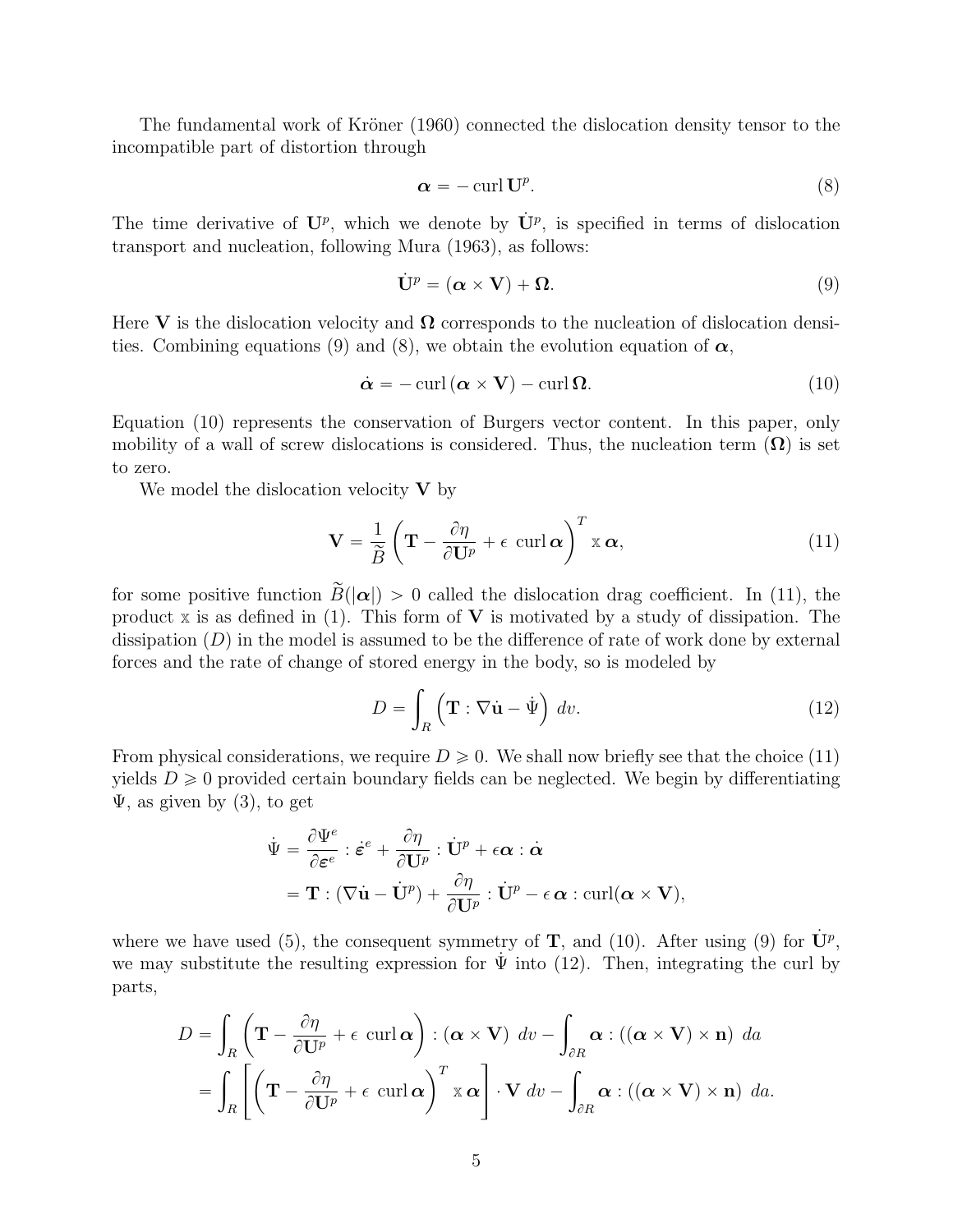This shows that whenever  $\alpha : (\alpha \times V) \times n$  can be neglected on the boundary  $\partial R$  (which is the case in all the examples considered later in this paper), in order to obtain a non-negative dissipation, it is sufficient to choose  $V$  by (11).

Note that by  $(1)$ , the Cartesian components of the vector **V** in  $(11)$  are given by

$$
V_n = \frac{1}{\widetilde{B}} \varepsilon_{mnj} \left( T_{ij} - \frac{\partial \eta}{\partial U_{ij}^p} + \epsilon \left( \operatorname{curl} \boldsymbol{\alpha} \right)_{ij} \right) \alpha_{im}.
$$
 (13)

Following Zhang et al. (2015), one may set the dislocation drag coefficient  $\widetilde{B}$  to

$$
\widetilde{B} = B_m b^{m-1} |\alpha|^m \tag{14}
$$

where (as before, b is the magnitude of the Burgers vector) and  $B_m$  for some integer  $m \in$  $\{0, 1, 2\}$  is a given material constant. In the  $m = 2$  case, note that components of the velocity may approach infinity (in regions where  $\alpha$  approaches zero). In this paper we focus only on numerical simulation of the  $m = 1$  case.

To summarize the 3D model, we find two time-evolving functions  $\mathbf{U}^p$  and  $\boldsymbol{\alpha}$  using the system of two coupled equations

$$
\dot{\boldsymbol{\alpha}} = -\operatorname{curl}\left(\boldsymbol{\alpha} \times \mathbf{V}\right), \qquad \dot{\mathbf{U}}^p = \boldsymbol{\alpha} \times \mathbf{V}, \qquad (15)
$$

where  $V$  is given by (11). When augmented by initial and boundary conditions, we obtain a system that is computationally treatable. One can envisage a computational strategy which updates  $\alpha$  and  $\mathbf{U}^p$  using (15), given the current velocity field **V**. Then the updated  $\mathbf{U}^p$ can be used to solve for the displacement field **u** using  $\boldsymbol{\varepsilon}^e = \boldsymbol{\varepsilon}^e(\mathbf{u}, \mathbf{U}^p)$  and div  $\mathbf{T}(\boldsymbol{\varepsilon}^e) = 0$ , i.e.,  $(2)$  and  $(7)$ . Subsequently, the stress **T** is updated using  $(5)$  and used to compute the updated velocity  $V$  by (11). The process is then repeated. In the next section, we shall see a simplified one-dimensional model where (2), (5) and (7) are satisfied for all time, allowing us to focus on the issues in solving for the dislocation density using (15).

#### 2.2 1D Model

The above-mentioned three-dimensional model can be reduced to a one-dimensional model under further assumptions.

We seek solutions to the three-dimensional model whose displacement **u** and plastic distortion  $\mathbf{U}^p$  take the form

$$
\mathbf{u}(x_1, x_2, x_3, t) = g(t)x_3 \, \mathbf{e}_2, \qquad \mathbf{U}^p(x_1, x_2, x_3, t) = \phi(x_1, t) \, \mathbf{e}_2 \otimes \mathbf{e}_3,\tag{16}
$$

where  $e_i$  is the unit vector in the  $x_i$ -direction and  $g(t)$  is some given function of time t and  $\phi$  is to be determined (see Figure 1). It is immediate from (2) that (16) implies

$$
\boldsymbol{\varepsilon}^{e} = \frac{1}{2} (\boldsymbol{e}_2 \otimes \boldsymbol{e}_3 + \boldsymbol{e}_3 \otimes \boldsymbol{e}_2) \gamma^{e}, \quad \gamma^{e} = g(t) - \phi(x_1, t). \tag{17}
$$

Substituting the above expression for  $\varepsilon^e$  in (17) into the elastic contribution to the energy  $\Psi^e(\boldsymbol{\varepsilon}^e)$ , we define a function Q of the single scalar variable  $\gamma^e$  by

$$
Q(\gamma^e) = \Psi^e(\frac{1}{2}(\boldsymbol{e}_2 \otimes \boldsymbol{e}_3 + \boldsymbol{e}_3 \otimes \boldsymbol{e}_2) \gamma^e).
$$
 (18)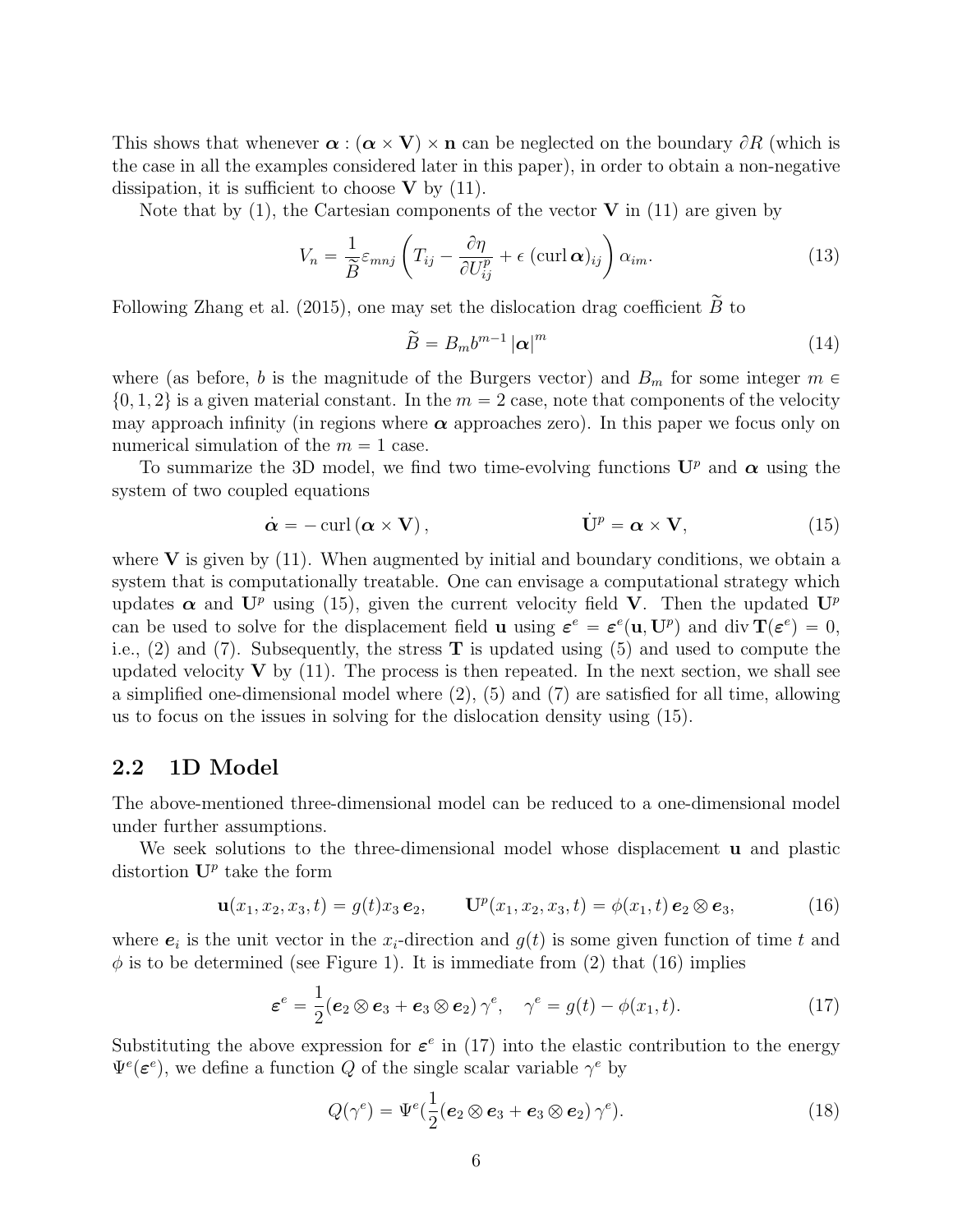

Figure 1: Schematic of the one-dimensional case, where dotted lines show the reference configuration and blue lines show the deformed configuration.

Clearly, (5) and (6) imply

$$
\mathbf{T} = (\mathbf{e}_2 \otimes \mathbf{e}_3 + \mathbf{e}_3 \otimes \mathbf{e}_2) \tau(\gamma^e), \qquad \tau(\gamma^e) = 2Q'(\gamma^e). \tag{19}
$$

By (17),  $\gamma^e$  depends only on  $x_1$  and t, so we immediately verify that the equilibrium equation  $(7)$  trivially holds for all time for the above **T**.

Another consequence of ansatz (16) and equation (8) is that  $\alpha$  only has a single nonzero component  $\alpha_{22}$  and furthermore

$$
\alpha_{22} = \partial_1 \phi. \tag{20}
$$

Such a dislocation density tensor can represent a continuum of screw dislocations, invariant under translations in  $x_2$  and  $x_3$ , with Burgers vector in the  $e_2$  direction.

To see how the model determines  $\alpha_{22}$  as a function of  $x_1$  and t, we examine the components of the dislocation velocity given by (13). Assuming that  $\eta$  is such that the  $(i, j)$ th component of  $\partial \eta / \partial U^p$  is zero whenever  $(i, j)$ th component of  $U^p$  is zero, we conclude that the only nonzero component of the velocity is in the  $x_1$ -direction and is given by  $V_1 = -(\tilde{B})^{-1} (\tau(\gamma^e) - \partial \eta/\partial U_{23}^p + \epsilon \partial_1 \alpha_{22}) \alpha_{22}$ . Finally, the two equations of (15) imply

$$
\partial_t \alpha_{22} = -\partial_1(\alpha_{22} V_1), \quad \text{and} \quad \partial_t \phi = -\alpha_{22} V_1,\tag{21}
$$

respectively.

Henceforth, we write  $x_1 = x$ ,  $\alpha_{22}(x, t) = \alpha(x, t)$ ,  $V_1(x, t) = V(x, t)$ ,  $\partial_x = \partial_1$  to denote partial differentiation with respect to x,  $\partial_{\phi}$  to denote partial differentiation with respect to  $\phi$ ,  $\partial_t$  to denote partial differentiation with respect to t, and abbreviate  $\tau(\gamma^e)$  to  $\tau$  when no confusion can arise. Then, the system we need to solve can be rewritten as

$$
\partial_t \alpha = -\partial_x (\alpha V), \qquad \text{where } V = -\frac{1}{\tilde{B}} (\tau - \partial_{\phi} \eta + \epsilon \partial_x \alpha) \alpha. \tag{22}
$$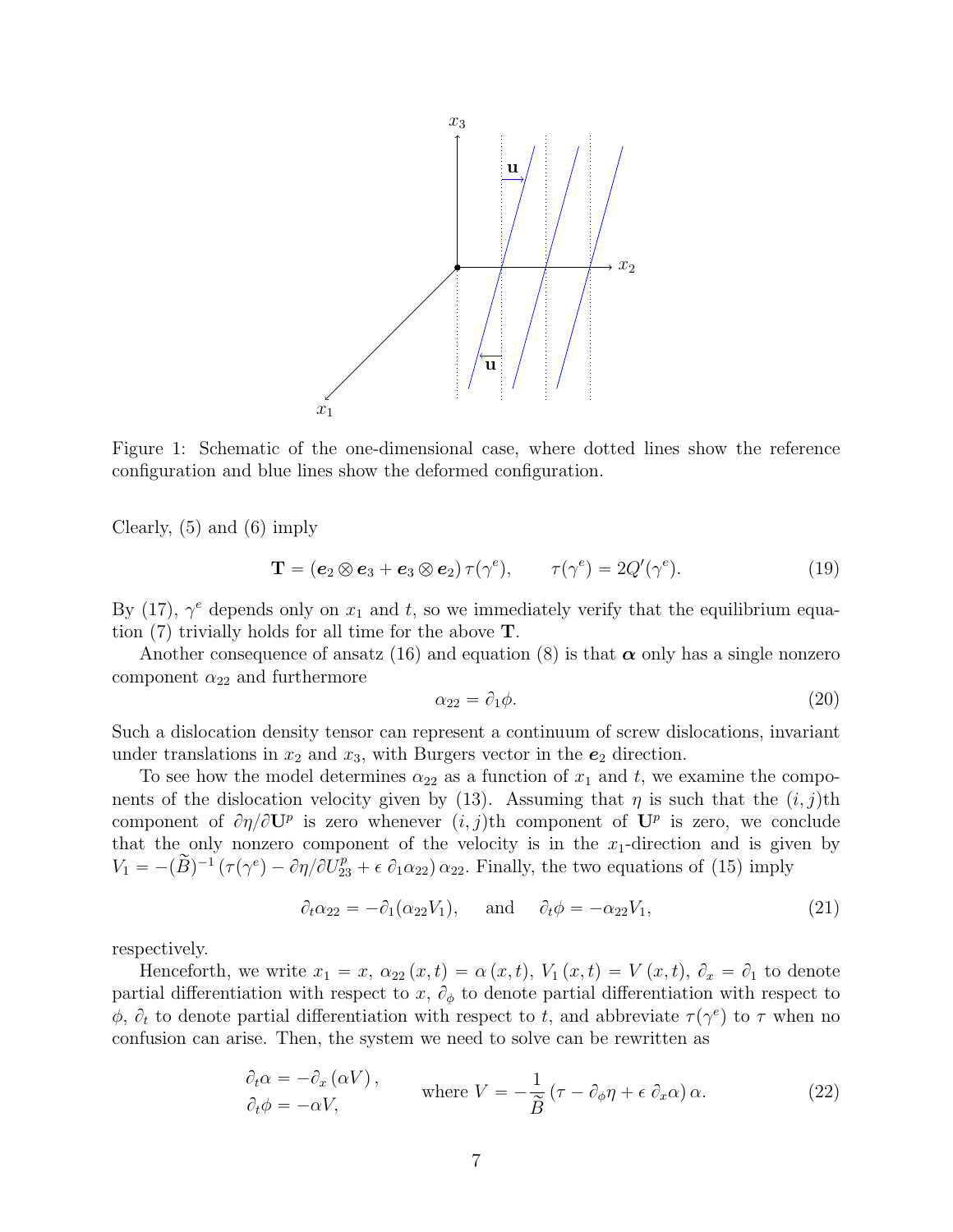To summarize, given  $g(t)$ ,  $\eta$ ,  $\widetilde{B}$ , and  $\epsilon$ , setting  $\gamma^e$  by (17) and  $\tau(\gamma^e)$  by (19), if we can find  $\alpha$  and  $\phi$  satisfying (22), then **u**, U<sup>p</sup> given by (16),  $\varepsilon^e$  given by (17), **T** given by (19), and  $\alpha = \alpha e_2 \otimes e_2$  will satisfy the three-dimensional model equations (2), (5), (7), (8), and (15) with  $V = Ve_1$ . This one-dimensional model forms a good testbed for various energy functions satisfying (6). The specification of  $\tau$  in (22), due to (19), amounts to specification of Q in our framework.

For our numerical studies in later sections, we set  $\eta$  to 0 and choose any energy functional  $\Psi^e$  that leads, per (18), to

$$
Q(s) = \frac{\mu s^2}{4\overline{\phi}^2}(s - \overline{\phi})^2,\tag{23}
$$

where  $\mu$  is the shear modulus and  $\overline{\phi}$  is a material constant. Note that (6) requires that Q satisfy  $Q'(s) = 0$  at  $s = 0$ . It is easy to check that this necessary condition is satisfied by the choice of  $Q$  in (23). By (19), this results in a nonmonotonous relationship between the shear stress  $\tau$  and elastic strain  $\gamma^e$ , given by the following stress function introduced in Acharya  $(2010),$ 

$$
\tau(\gamma^e) = \frac{\mu}{2\left(\overline{\phi}/2\right)^2} \gamma^e \left(\gamma^e - \frac{\overline{\phi}}{2}\right) \left(\gamma^e - \overline{\phi}\right). \tag{24}
$$

As proposed in Acharya (2010), we restrict the above form of  $\tau(\gamma^e)$  for  $\gamma^e \in [0, \overline{\phi}]$ . For  $\gamma^e$ values falling outside of  $[0, \overline{\phi}]$ , the stress  $\tau(\gamma^e)$  is set by taking a periodic extension, i.e.,  $\tau(\gamma^e)$  is set to  $\tau(\gamma^e \pm n\overline{\phi})$  for an integer n. (This can alternately be viewed as extending Q periodically.) This periodically extended cubic stress implies the existence of minimum energy wells at  $\gamma^e = \pm n\overline{\phi}$ ,  $n = 0, 1, 2, \dots$ .

We complete this discussion of the one-dimensional model by a few remarks on  $\widetilde{B}$  in (22), which in turn arises from (14). Note that using  $\alpha = \partial_x \phi$ , the one-dimensional version of (8), we can combine the two equations of (22) to

$$
\partial_t \phi = \frac{|\partial_x \phi|^2}{\tilde{B}} \left( \tau + \epsilon \partial_{xx} \phi \right) = \frac{|\partial_x \phi|^{2-m}}{B_m b^{m-1}} \left( \tau + \epsilon \partial_{xx} \phi \right)
$$
(25)

since  $\eta$  is zero. Recall that only the case  $m = 1$  is considered in this study; for simplicity we denote  $B_1$  by B in the sequel. Then, the resulting equation,  $\partial_t \phi = |\partial_x \phi| (\tau + \epsilon \partial_{xx} \phi) / B$  is often referred to as the nonlocal level set model (NLS).

#### 2.3 Nondimensionalization

We performed a nondimensionalization of the governing equations. This process results in reduction of roundoff error in our numerical methods and provides insights due the introduction of units which are intrinsic to the system being studied. To this end, we change variables as follows:

$$
\hat{t} = t \frac{V_s}{b}, \quad \hat{x} = \frac{x}{b}, \quad \hat{\tau} = \frac{\tau}{\mu}, \quad \hat{\alpha} = \alpha b, \quad \hat{V} = \frac{V}{V_s}, \quad \hat{B} = B \frac{V_s}{\mu}, \quad \hat{\epsilon} = \frac{\epsilon}{\mu b^2},
$$

where  $V_s = \sqrt{\mu/\rho}$  is the elastic shear wavespeed of the material and  $\rho$  is its density. Note that  $\hat{\epsilon} = \frac{1}{4}$  $\frac{1}{4}$  by the choice in (4).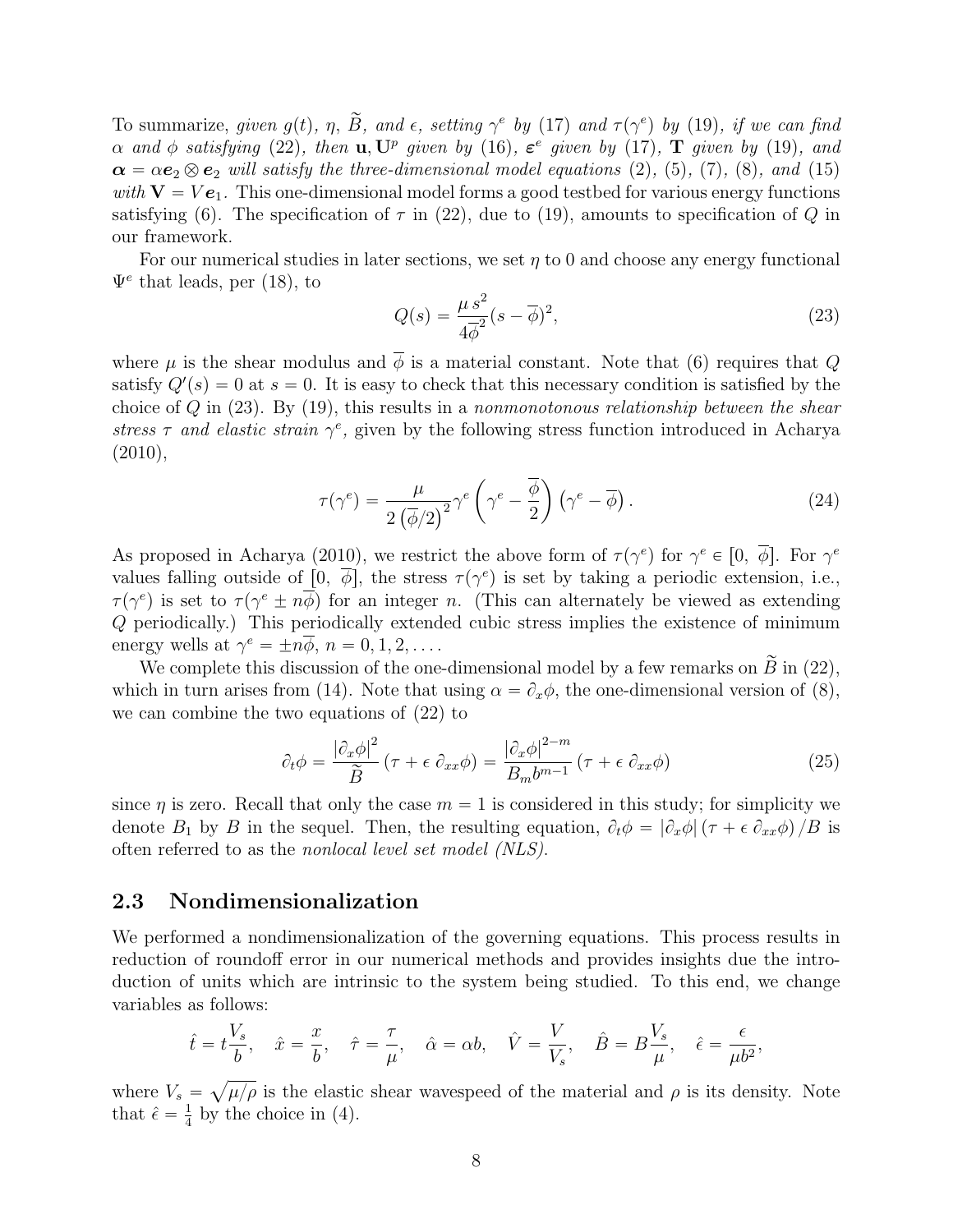Then, after simplifications, the equations of the one-dimensional model (22) take the following form in the terms of non-dimensional variables:

$$
\partial_{\hat{t}} \hat{\alpha} = -\partial_{\hat{x}} \left( \hat{\alpha} \hat{V} \right), \qquad \text{with } \hat{V} = -\frac{\hat{\alpha}}{\hat{B} \left| \hat{\alpha} \right|} \left( \hat{\tau} + \hat{\epsilon} \partial_{\hat{x}\hat{x}} \phi \right). \tag{26}
$$

Recall that  $\hat{\tau}$ , as in (24), is given as a function of  $g(t) - \phi(x, t)$ . By (20), we also have

 $\mathbf{r}$ 

$$
\partial_{\hat{x}} \phi = \hat{\alpha}, \tag{27a}
$$

so we may eliminate either  $\hat{\alpha}$  or  $\phi$  to obtain equations for any one them. The equation for  $\hat{\alpha}$  that emerges after using (27a) in the expression for dislocation velocity in (26), is

$$
\partial_{\hat{t}} \hat{\alpha} = \partial_{\hat{x}} \left[ \frac{|\hat{\alpha}|}{\hat{B}} \left( \hat{\tau} + \hat{\epsilon} \partial_{\hat{x}} \hat{\alpha} \right) \right]. \tag{27b}
$$

Of course, we can also proceed as in (25) starting from (26) and eliminating  $\hat{\alpha}$  to obtain an equation only for  $\phi$ , namely

$$
\partial_{\hat{t}}\phi = \frac{|\partial_{\hat{x}}\phi|}{\hat{B}}\left(\hat{\tau} + \hat{\epsilon}\,\partial_{\hat{x}\hat{x}}\phi\right). \tag{28}
$$

The various approaches for solving the above equations of the 1D FDM model fall into two classes, a class of methods that numerically solves (28), and another that numerically solves (27). In Das et al. (2013), and Zhang et al. (2015), equation (28) was solved using the finite difference method. From the computed approximation of  $\phi$ , one can then compute a dislocation density approximation  $\alpha$  by numerical differentiation, in view of (27a). The drawback of this approach is that the numerical differentiation can result in degradation of accuracy in such  $\alpha$  approximations.

Another approach is to solve the system of equations  $(27a)-(27b)$  instead. This is done using a low order finite difference scheme in Gbemou et al. (2016). In our numerical scheme described in the next section, we will also adopt the approach of solving the system (27). The point of departure for us is that we use a DG method. One interest in such an approach lies in the possibility of getting high order direct numerical approximations of  $\hat{\alpha}$  from the DG method. The drawback is that since  $\hat{\tau}$  is best expressed using  $\phi$ , not  $\hat{\alpha}$ , we must develop an intermediate step to recover  $\phi$  from  $\hat{\alpha}$  at each time step. It is critical that we not lose higher orders of accuracy in this intermediate step.

## 3 Numerical schemes

In this section, we study numerical schemes for solving the system (27) based on finite elements, specifically using discontinuous Galerkin schemes. Recall that the previously derived 1D model of dislocation density evolution was set in an infinite domain. We truncate the infinite 1D domain to the finite interval  $(-L, L)$ , restricting ourselves to simulation of  $\alpha$  that is supported within this finite domain for duration of the simulation time  $0 < \hat{t} < T$ . For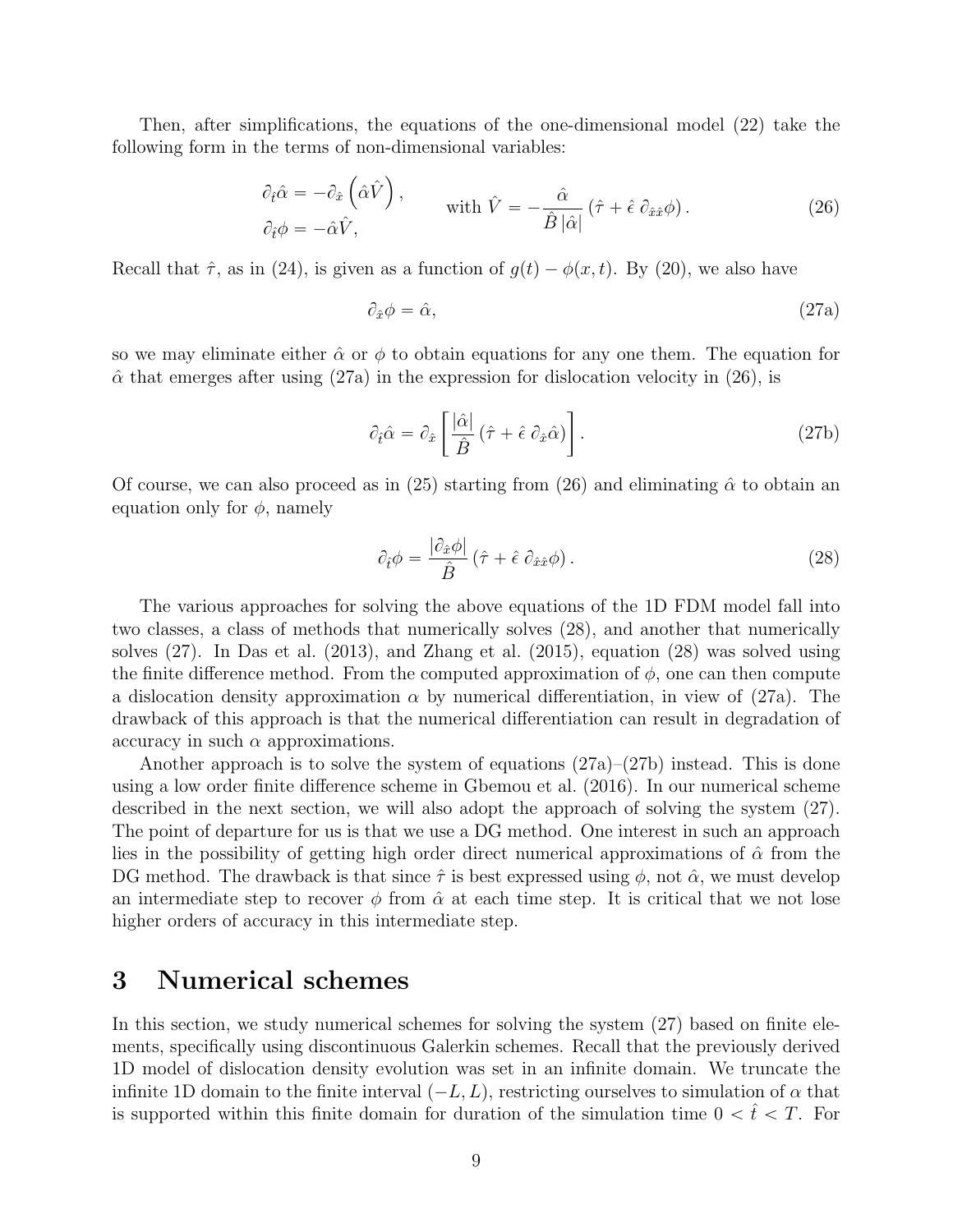convenience, from now on, we drop the hats from the notation for the nondimensional quantities  $\hat{x}, \hat{t}, \hat{\alpha}, \hat{\tau}$  and consider the following initial-boundary-value problem on the 1D domain  $(-L, L)$ :

$$
\partial_x \phi = \alpha, \qquad |x| < L, \ 0 < t < T,\tag{29a}
$$

$$
\partial_t \alpha = \partial_x \left[ \frac{|\alpha|}{\hat{B}} (\tau + \hat{\epsilon} \; \partial_x \alpha) \right], \qquad |x| < L, \ 0 < t < T,\tag{29b}
$$

$$
\alpha(x,0) = \frac{\phi}{2}(1 - \tanh^2 x), \qquad |x| \le L, \ t = 0,
$$
\n(29c)

$$
\phi(x,0) = -\frac{\phi}{2}(1 - \tanh x), \qquad |x| \le L, \ t = 0,
$$
\n(29d)

$$
\alpha(-L, t) = \alpha(L, t) = 0, \qquad |x| = L, \ 0 < t < T. \tag{29e}
$$

In our numerical studies later, we choose the typical value of  $\overline{\phi} = 0.05$  and simulate the evolution of dislocation densities in a domain of size 100b, corresponding to the nondimensional domain half-length of  $L = 50$ . Note that the boundary conditions for  $\phi$  are not included in (29). This is because the boundary value for  $\phi$  is determined by the following ordinary differential equation obtained directly from (28), e.g., at  $x = L$ ,

$$
\partial_t \phi(L,t) = \frac{|\alpha(L,t)|}{\hat{B}} \left(\tau(L,t) + \hat{\epsilon} \partial_x \alpha(L,t)\right).
$$

Clearly, by (29e), the right hand side is zero. Hence the value of  $\phi$  at the right endpoint is constant, i.e.,  $\phi(L, t) = \phi(L, 0) = -\overline{\phi}/2(1 - \tanh L)$  for all  $0 < t < T$ . Since  $1 - \tanh L$  is very close to zero for the values of  $L$  we have in mind, we work with the boundary condition

$$
\phi(L, t) = 0, \qquad x = L, \ 0 < t < T. \tag{29f}
$$

The specific forms of the initial and boundary values in (29) illustrate a typically studied scenario in FDM, but are immaterial to the construction of our numerical methods which admit general initial and boundary values. The approach we take to numerically solve (29) is to solve for  $\alpha$  using (29b), (29c), and (29e), followed by solving for  $\phi$  using (29a), (29d) and (29f) at the same time, and then repeating these two steps in a time stepping. Both these steps require spatial discretizations. A full discretization can then be constructed using a time stepping algorithm. These techniques will be described in detail in this section.

#### 3.1 Spatial discretization

We begin by describing the spatial finite elements spaces we use for approximating  $\alpha$  and  $\phi$ . Both are approximated on the same mesh. Let  $\mathcal T$  denote a mesh of the spatial domain  $(-L, L)$ , made up of  $N + 1$  distinct vertices

$$
-L = x_0, x_1, \dots, x_{N-1}, x_N = L.
$$

The *i*<sup>th</sup> element of the mesh  $\mathcal{T}$ , denoted by  $K_i$ , is the open interval  $(x_{i-1}, x_i)$ . The mesh size h is the width of the largest such interval. For any element K of  $\mathcal{T}$ , let  $P_p(K)$  denote the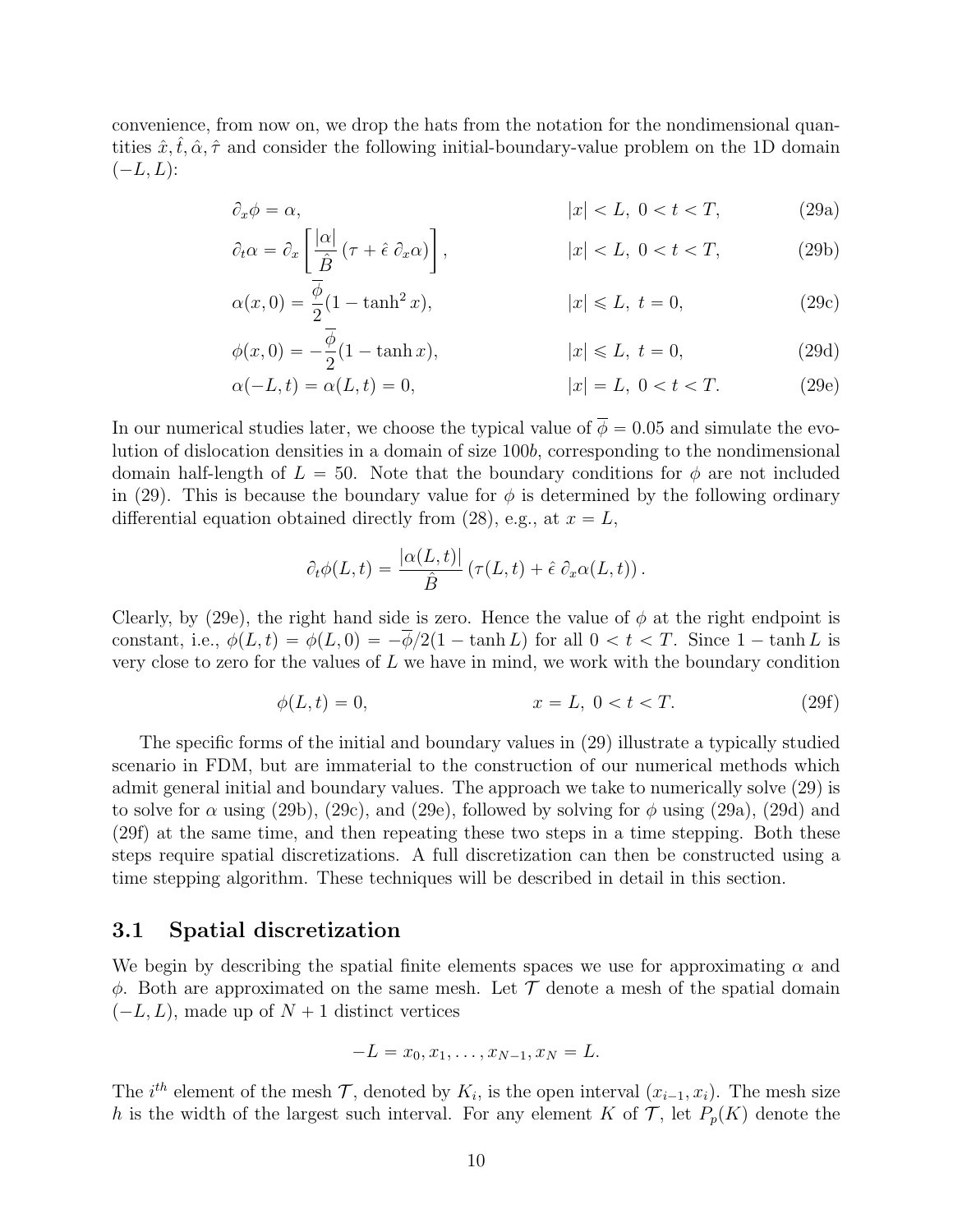space of polynomials in x, restricted to  $K$ , of degree less than or equal to a non-negative integer p. We approximate  $\alpha$  using the piecewise polynomial space  $V_h = \{v_h : v_h|_K \in P_p(K)\},\$ also known as the DG space.

Since interelement continuity is not enforced for functions in this space, the value of a function  $w \in V_h$  at a vertex  $x_i$  for  $0 < i < N$  is not well defined. Yet, the left and right limiting values of  $w$  at such a vertex are well defined, respectively, by

$$
w^-(x_i) = \lim_{x \to x_i^-} w(x)
$$
 and  $w^+(x_i) = \lim_{x \to x_i^+} w(x)$ .

Define the average  $\{w\}_i$  and 'jump'  $\llbracket w \rrbracket_i$  at a vertex  $x_i$  with  $0 < i < N$  by

$$
\{w\}_i = \frac{1}{2} \left( w^+(x_i) + w^-(x_i) \right), \qquad [w]_i = w^+(x_i) - w^-(x_i). \tag{30}
$$

The spatial approximation of dislocation density  $\alpha(x, t)$ , for each t, is of the form

$$
\alpha_h(x,t) = \sum_{k=1}^{N(p+1)} \mathbf{a}_k(t)\theta_k(x) \tag{31}
$$

where  $\{\theta_k\}$  is a basis for  $V_h$  and the coefficients  $a_k$  are differentiable functions of time t. We will determine  $a_k$  through a system of ordinary differential equations formulated in Subsection 3.3.

Approximations to the plastic deformation are computed in the  $(p+1)$ <sup>th</sup> degree Lagrange finite element space satisfying the boundary condition (29f), namely  $W_h = \{ \psi_h \in C(-L, L) :$  $\psi_h|_K \in P_{p+1}(K), \psi_h(L) = 0$ . Noting that this space also has dimension  $N(p+1)$ , we consider approximations of  $\phi(x, t)$  of the form (comparable to (31))

$$
\phi_h(x,t) = \sum_{k=1}^{N(p+1)} \mathbf{b}_k(t)\psi_k(x)
$$
\n(32)

where  $\{\psi_k\}$  is a basis for  $W_h$  and the coefficients  $\mathbf{b}_k$  are to be found.

#### 3.2 Computing plastic deformation from dislocation density

In this subsection we focus on the computation of  $\phi_h(x, t)$ , given an approximation  $\alpha_h(x, t)$  to the dislocation density at any time t. Considering  $(31)$  and  $(32)$ , this amounts to computing  $\{\mathbf{b}_k(t)\}\$ , given  $\{\mathbf{a}_k(t)\}\$ . To do so, we discretize (29a) together with (29f).

Note that (29a) and (29f) can immediately be solved to obtain the exact solution

$$
\phi = \mathcal{U}\alpha
$$
, where  $(\mathcal{U}\alpha)(x,t) = -\int_x^L \alpha(s,t) ds$ . (33)

However, we need a more computationally convenient scheme to go from the coefficients  $\{a_k(t)\}\$  to  $\{b_k(t)\}\$ . Therefore, we recast the problem as a Petrov-Galerkin approximation of (29a)–(29f). Namely, for each fixed time t, given  $\alpha_h(\cdot, t)$ , we seek  $\phi_h(\cdot, t) \in W_h$  satisfying

$$
\int_{-L}^{L} (\partial_x \phi_h) \theta_h dx = \int_{-L}^{L} \alpha_h \theta_h dx \tag{34}
$$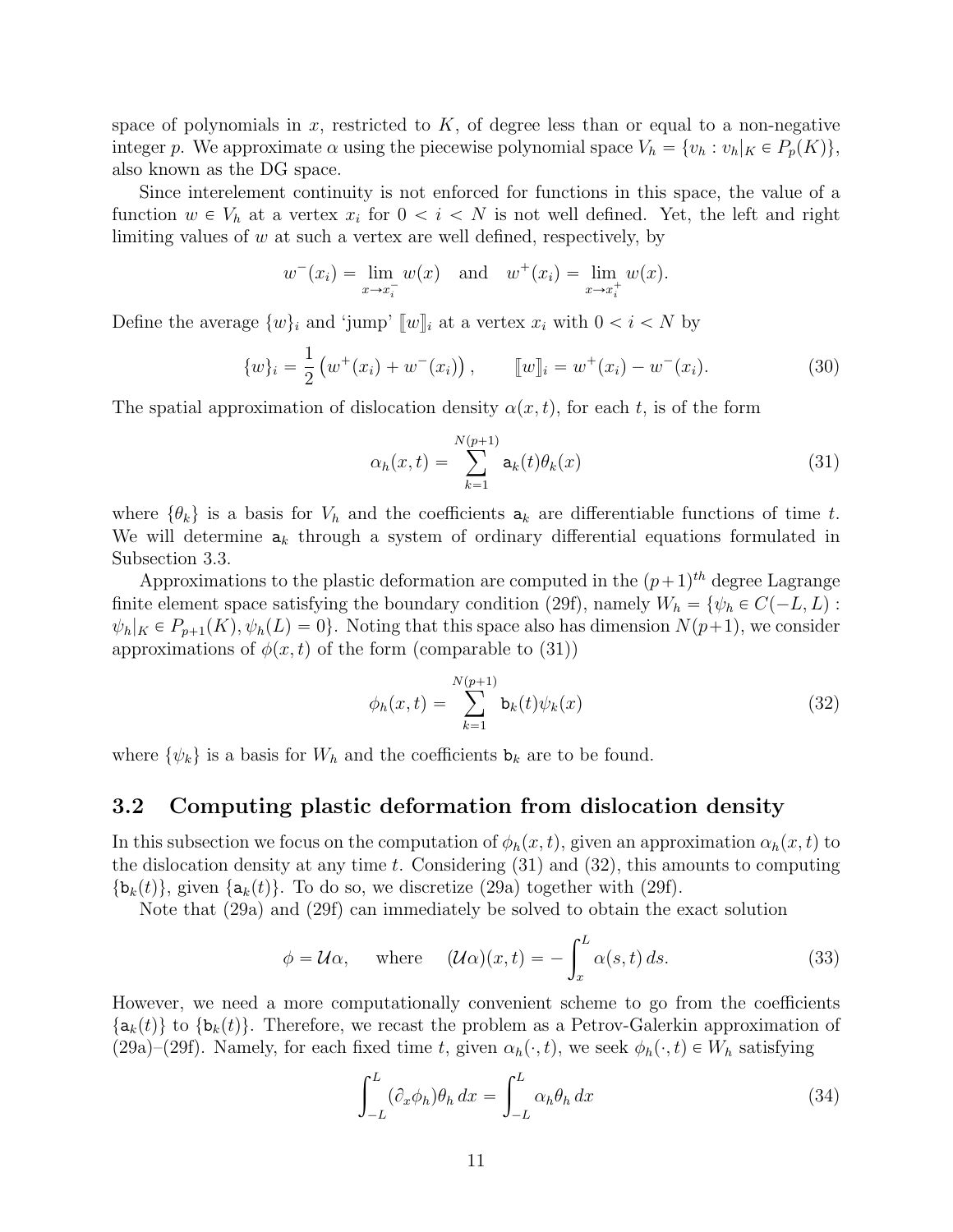for all  $\theta_h \in V_h$ .

Equation (34) can be expressed in matrix-vector notation. Put the vectors of coefficients in (31)-(32) into time-dependent vectors  $\mathbf{a}(t) = [\mathbf{a}_1(t), \dots]^T$  and  $\mathbf{b}(t) = [\mathbf{b}_1(t), \dots]^T$ . Define the time-independent matrices

$$
A_{lm} = \int_{-L}^{L} (\partial_x \psi_m) \theta_l \ dx \qquad M_{lm} = \int_{-L}^{L} \theta_m \theta_l \ dx \qquad (35)
$$

Then (34) is the same as

$$
A\,\mathbf{b}(t) = M\,\mathbf{a}(t).
$$

Since the dimensions of  $V_h$  and  $W_h$  are equal, the matrix A is square. Moreover, it is invertible, since if  $\alpha \equiv 0$ , then choosing  $\theta_h = \partial_x \phi_h$  in (34) gives  $\partial_x \phi_h \equiv 0$ , which implies that  $\phi_h \equiv 0$  due to the boundary condition. Furthermore, since we have chosen the polynomial degrees so that  $\partial_x \phi_h - \alpha_h \in V_h$ , equation (34) implies that  $\partial_x \phi_h - \alpha_h \equiv 0$ . Since  $\phi_h$  also satisfies the boundary condition (29f), it is the exact antiderivative of  $\alpha_h$ , i.e.,

$$
\phi_h = \mathcal{U}\alpha_h \tag{36}
$$

using the exact formula  $\mathcal U$  given in (33).

To summarize, by the Petrov-Galerkin equation (34), the vector of coefficients of  $\phi_h(x, t)$ , at any time t, is given in terms of the vector of coefficients of  $\alpha_h(x, t)$ , by

$$
\mathbf{b} = A^{-1} M \mathbf{a}.\tag{37}
$$

By appropriately choosing the basis functions  $\theta_m$ , it is possible to perform this computation at asymptotically optimal cost.

#### 3.3 Semidiscretization of dislocation density

Reversing the scenario of the previous subsection, we now proceed to compute  $\alpha_h$ , assuming that an approximation to  $\phi$ , namely  $\phi_h(x, t)$ , is available. For this, we develop a spatial discretization of (29b) subject to the boundary conditions (29e) and the initial condition (29c). Fixing a time t, we multiply (29b) by a test function  $\theta \in V_h$  and integrate by parts on each mesh element  $K_i = (x_{i-1}, x_i)$  to get

$$
\int_{x_{i-1}}^{x_i} \left[ \left( \partial_t \alpha \right) \theta + \frac{|\alpha|}{\hat{B}} \left( \tau + \hat{\epsilon} \partial_x \alpha \right) \partial_x \theta \right] dx - \frac{|\alpha|}{\hat{B}} \left( \tau \theta + \hat{\epsilon} \left( \partial_x \alpha \right) \theta \right) \Big|_{x_{i-1}}^{x_i} = 0. \tag{38}
$$

Since an approximation to  $\phi$ , namely  $\phi_h(x, t)$  is available,  $\tau$  can be approximated by  $\tau_h(x, t)$  =  $\tau(g(t) - \phi_h(x, t))$ . Note that the equation has a diffusive term and a convective term. Summing the previous equation over all elements, using  $\alpha_h$  and  $\tau_h$  in place of  $\alpha$  and  $\tau$ , and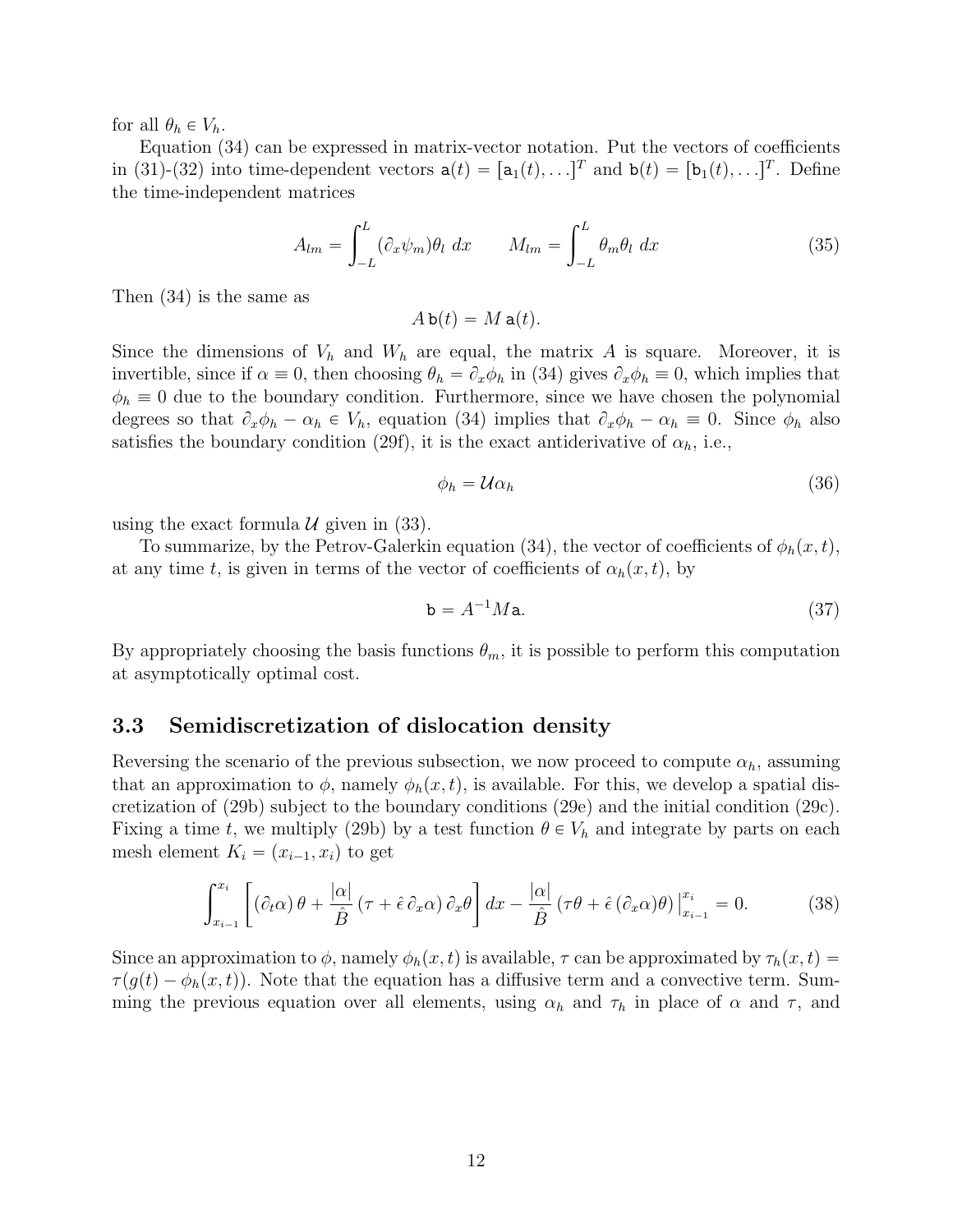denoting the convective flux by  $F(x,t) = \hat{B}^{-1} |\alpha_h(x,t)| \tau_h(x,t)$  we obtain

$$
0 = \int_{-L}^{L} (\partial_t \alpha_h) \theta \, dx + \int_{-L}^{L} \frac{\hat{\epsilon}}{\hat{B}} |\alpha_h| \left( \partial_x \alpha_h \right) \left( \partial_x \theta \right) \, dx + \int_{-L}^{L} F \, \partial_x \theta \, dx
$$
  
- 
$$
\sum_{i=1}^{N} \left( F^-(x_i) \theta^-(x_i) - F^+(x_{i-1}) \theta^+(x_{i-1}) \right)
$$
  
- 
$$
\sum_{i=1}^{N} \frac{\hat{\epsilon}}{\hat{B}} \left( |\alpha_h^-(x_i)| (\partial_x \alpha_h)^-(x_i) \theta^-(x_i) - |\alpha_h^+(x_{i-1})| (\partial_x \alpha_h)^+(x_{i-1}) \theta^+(x_{i-1}) \right).
$$

Next, we use the standard Lax-Friedrichs numerical flux (see e.g., Cockburn and Shu (2001)) for approximating the convective fluxes across element interfaces. At  $x_i$ , it is given (using the notation introduced in (30)) by

$$
\hat{F}_i = \{F\}_i + \frac{c}{2} [\![\alpha_h]\!]_i,
$$

where  $c = \max\{F^{(-)}(x_i), F^{(-)}(x_i)\}\$  with  $F' = \partial F/\partial \alpha$ . The element interface terms arising from the diffusion term are approximated by the standard symmetric interior penalty form (see e.g. Arnold et al.  $(2002)$ ). At a vertex  $x_i$ , this takes the form

$$
P_i(\alpha_h, \theta) = \rho_d [\![\alpha_h]\!]_i [\![\theta]\!]_i - \{\partial_x \alpha_h\}_i [\![\theta]\!]_i - [\![\alpha_h]\!]_i \{\partial_x \theta\}_i,
$$

in which we set the penalty parameter  $\rho_d = 2p^2/h$ . Using these approximations, and grouping into mass  $(m)$ , convection  $(c)$ , and diffusion  $(d)$  forms, we obtain the semidiscrete DG system,

$$
m(\partial_t \alpha_h, \theta_l) + c^{g(t) - \phi_h}(\alpha_h, \theta_l) + d(\alpha_h, \theta_l) = 0,
$$
\n(39)

where

$$
m(\alpha_h, \theta_l) = \sum_{i=1}^N \int_{K_i} \alpha_h \theta_l \, dx,\tag{40}
$$

$$
c^{g(t)-\phi_h}(\alpha_h, \theta_l) = \sum_{i=1}^N \int_{K_i} F \partial_x \theta_l \, dx - \sum_{i=0}^N \hat{F}_i \, [\![\theta_l]\!]_i,\tag{41}
$$

$$
d(\alpha_h, \theta_l) = \sum_{i=1}^N \int_{K_i} \frac{\hat{\epsilon}|\alpha_h|}{\hat{B}} (\partial_x \alpha_h) (\partial_x \theta_l) dx + \sum_{i=0}^N \frac{\hat{\epsilon}|\{\alpha_h\}_i|}{\hat{B}} P_i(\alpha_h, \theta_l).
$$
 (42)

for any basis function  $\theta_l$  of  $V_h$ . The superscript in  $c^{g(t)-\phi_h}(\cdot, \cdot)$  serves to remind us of the dependence of F and  $\hat{F}_i$  on  $g(t) - \phi_h(x, t)$  through  $\tau_h$ .

Employing the mass matrix defined in (35) and the coefficients  $a_k(t)$  in (31), the first term in (39) can be rewritten as the *l*th component of  $Md\mathbf{a}/dt$ . Let D denote the nonlinear operator on  $\mathbb{R}^{(N+1)p}$  defined by  $[D(\mathsf{a})]_l = d(\alpha_h, \theta_l)$  where we have again used the relationship between  $\alpha_h$  and  $\{a_k\}$  in (31). Also connecting  $b \in \mathbb{R}^{(N+1)p}$  to  $\phi_h$  by (32), we define  $C^b(a, t) \in \mathbb{R}^{(N+1)p}$ for  $t > 0$ ,  $a, b \in \mathbb{R}^{(N+1)p}$  by  $[C^b(a, t)]_l = c^{g(t)-\phi_h}(\alpha_h, \theta_l)$ . Using these operators, (39) can be rewritten as

$$
M\frac{d\mathbf{a}}{dt} + C^{\mathbf{b}}(\mathbf{a},t) + D(\mathbf{a}) = 0,\tag{43}
$$

which represents a system of ordinary differential equations (ODE) for  $a \in \mathbb{R}^{(N+1)p}$ . Note that the system is not autonomous due to the *t*-dependence induced by  $g(t)$ .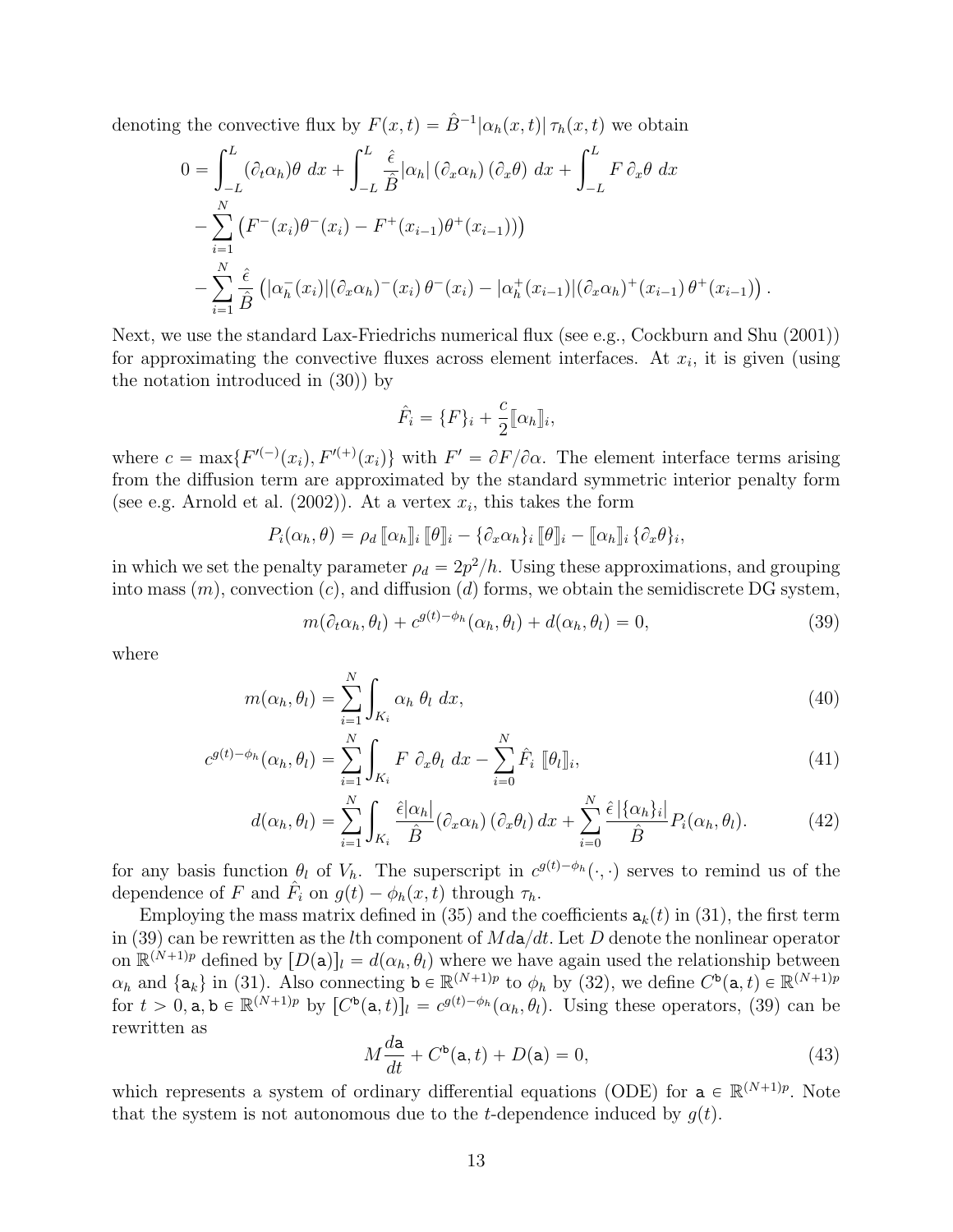#### 3.4 Full discretization with time stepping

The full numerical method solves (29) by combining the discussions of Subsections 3.2 and 3.3. Specifically, we solve (39) using the particular choice of  $\phi_h = \mathcal{U} \alpha_h$ . Equation (37) leads us to select  $\mathbf{b} = A^{-1}M\mathbf{a}$  in (43). Accordingly the ODE system for  $\mathbf{a}(t)$  that we need to solve is

$$
\frac{d\mathbf{a}}{dt} = f(\mathbf{a}, t), \quad \text{with} \quad f(\mathbf{a}, t) = -M^{-1} \big( C^{A^{-1}M\mathbf{a}}(\mathbf{a}, t) + D(\mathbf{a}) \big), \tag{44}
$$

together with the initial conditions provided by  $(29c)$ , translated to  $a(0)$ . In this subsection, we present two options to solution. One leads to an explicit scheme, and the other to an implicit-explicit (IMEX) scheme.

#### 3.4.1 The explicit Runge-Kutta option

At a discrete time step  $t_{n+1}$ , an explicit Runge-Kutta (RK) method (see e.g., Hairer et al. (1993)) produces an approximation  $a^{(n+1)}$  to the solution  $a(t_{n+1})$  of (44), assuming  $a(t_n)$  is known, using the following well-known formula:

$$
\mathbf{a}^{(n+1)} = \mathbf{a}^{(n)} + \Delta t \sum_{i=1}^{s} b_i k_i,
$$

where  $\Delta t = t^{n+1} - t^n$ ,

$$
k_1 = f(\mathbf{a}^{(n)}, t_n),
$$
  
\n
$$
k_2 = f(\mathbf{a}^{(n)} + a_{21}k_1\Delta t, t_n + c_2\Delta t),
$$
  
\n
$$
k_3 = f(\mathbf{a}^{(n)} + (a_{31}k_1 + a_{32}k_2)\Delta t, t_n + c_3\Delta t),
$$
  
\n
$$
\vdots
$$
  
\n
$$
k_s = f(\mathbf{a}^{(n)} + (a_{s1}k_1 + a_{s2}k_2 + \dots + a_{s,s-1}k_{s-1})\Delta t, t_n + c_s\Delta t)
$$

For a specific RK method, we must specify the number of stages, s, and the coefficients  $a_{ii} (1 \leq j \leq i \leq s), b_i (i = 1, 2, \ldots, s)$  and  $c_i (i = 2, 3, \ldots, s)$ . These coefficients are commonly arranged in a lower triangular Butcher tableau, whose generic form, and the particular set of coefficients for the classical explicit RK4 scheme (which we shall use) are as follows, respectively:

| $C_2$    | $a_{21}$ | $0$      |               |               |
|----------|----------|----------|---------------|---------------|
| $C_3$    | $a_{31}$ | $a_{32}$ | $\frac{1}{2}$ | $\frac{1}{2}$ |
| $\vdots$ | $\vdots$ | $\vdots$ |               |               |
| $C_s$    | $a_{s1}$ | $a_{s2}$ | $\vdots$      | $\vdots$      |
| $b_1$    | $b_2$    | $\vdots$ | $b_{s-1}$     | $b_s$         |

All quantities needed to evaluate f (used to compute the intermediate  $k_i$ ) have already been described. In order to conclude high order convergence for smooth solutions from the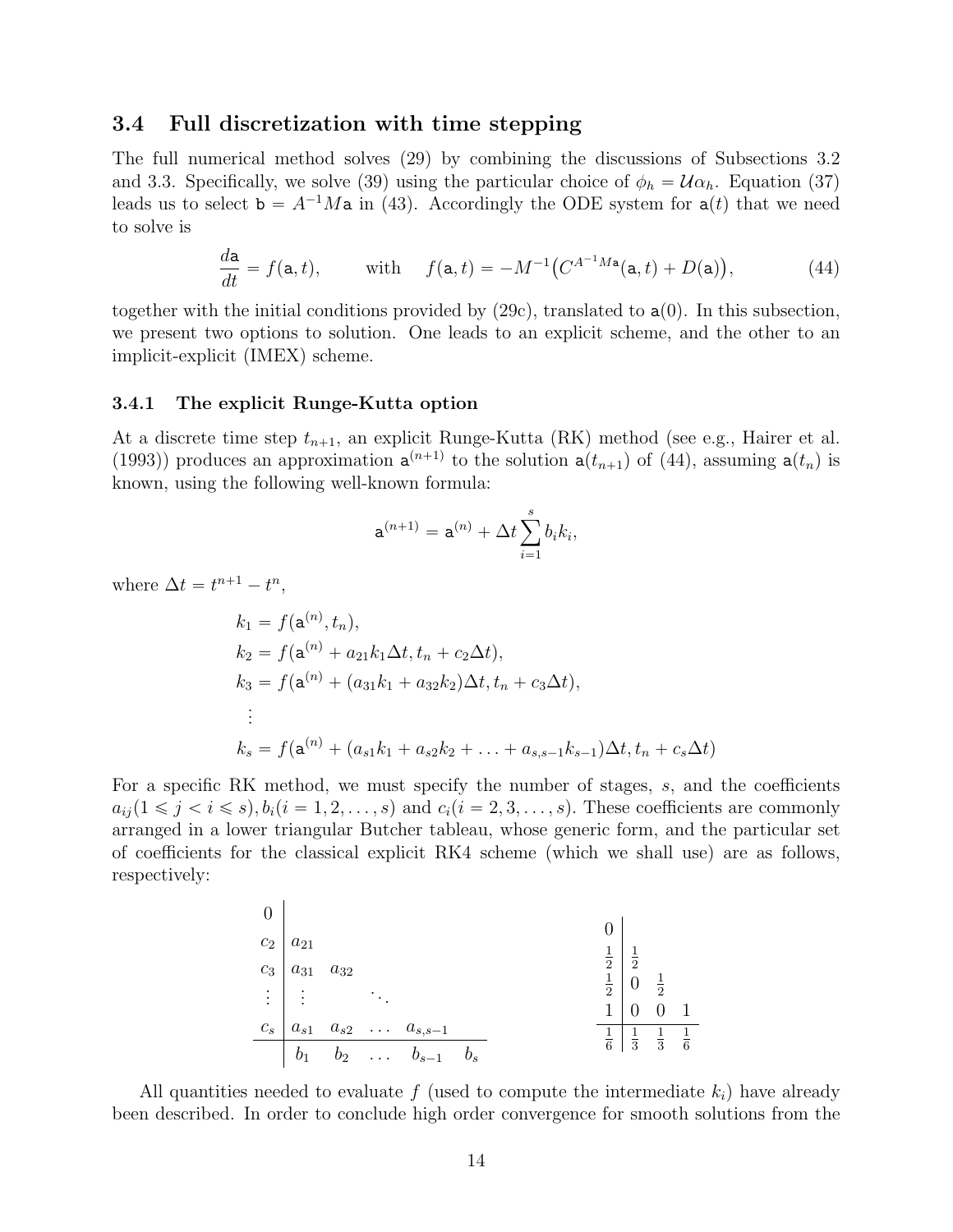well-known theory of RK methods, we cannot use naive approximations of the right hand side f (displayed in  $(44)$ ). An important takeaway from this standard theory, as well as our numerical experience in computing dislocation densities using the RK4 scheme, is that replacing f by  $f = -M^{-1}(C^b(\mathsf{a},t) + D(\mathsf{a}))$  where the b-vector of  $\phi_h$  was precomputed for efficiency (or set by a time-lagged  $\phi_h$ , or set by a common  $\phi_h$  for every intermediate  $k_i$ -computation) can result in degradation of convergence rates. It is critical to update the plastic distortion  $\phi_h$  in every intermediate RK stage using the updated dislocation density  $\alpha_h$ to obtain high order accuracy for smooth solutions. This is accomplished by employing the f exactly as stated in  $(44)$ .

#### 3.4.2 The IMEX option

Since (39) contains both convective and diffusive terms, the above-described explicit scheme can be stable only when extremely small time steps (essentially dictated by the diffusion term) are taken. The IMEX option we now present forsakes higher order accuracy to gain larger time steps.

To describe the scheme, first define, in analogy with (42),

$$
d^{\tilde{\alpha}_h}(\alpha_h, \theta_l) = \sum_{i=1}^N \int_{K_i} \frac{\hat{\epsilon}|\tilde{\alpha}_h|}{\hat{B}} (\partial_x \alpha_h) (\partial_x \theta_l) dx + \sum_{i=0}^N \frac{\hat{\epsilon}|\{\tilde{\alpha}_h\}_i|}{\hat{B}} P_i(\alpha_h, \theta_l).
$$

Then using the basis expansion (31) for  $\alpha_h$  and for  $\tilde{\alpha}_h = \sum_{k=1}^{N(p+1)}$  $\sum_{k=1}^{N(p+1)} \tilde{a}_k \theta_k(x)$ , we define the *linear* operator  $\overline{D}^{\tilde{\mathbf{a}}}$  on  $\mathbb{R}^{(N+1)p}$ , for each fixed  $\tilde{\mathbf{a}}$ , by  $[D^{\tilde{\mathbf{a}}} \mathbf{a}]_l = \overline{d}^{\tilde{\alpha}_h}(\alpha_h, \theta_l)$ . Clearly, the previously defined nonlinear  $D(\cdot)$  is then given by  $D(\mathsf{a}) = D^{\mathsf{a}}\mathsf{a}$ . To solve (44), or equivalently,

$$
M\frac{d\mathbf{a}}{dt} = -C^{A^{-1}M\mathbf{a}}(\mathbf{a}) - D(\mathbf{a}),\tag{45}
$$

we use the strategy of time-lagging the convection term and splitting off an approximation of the diffusion term,  $D(a)$ , in such a way that the diffusion term can be implicitly handled: specifically, we approximate (45) by

$$
M\frac{\mathbf{a}^{(n+1)} - \mathbf{a}^{(n)}}{\Delta t} + D^{\mathbf{a}^{(n)}} \mathbf{a}^{(n+1)} = -C^{A^{-1}M\mathbf{a}^{(n)}}(\mathbf{a}^{(n)}).
$$

Rearranging, we obtain the IMEX scheme: it computes  $a^{(n+1)}$ , given  $a^{(n)}$ , by

$$
\mathbf{a}^{(n+1)} = \mathbf{a}^{(n)} - \left(M + \Delta t \, D^{\mathbf{a}^{(n)}}\right)^{-1} \left(C^{A^{-1} M \mathbf{a}^{(n)}}(\mathbf{a}^{(n)}) + D^{\mathbf{a}^{(n)}} \mathbf{a}^{(n)}\right). \tag{46}
$$

Note that to implement this scheme, we assemble and invert the matrix  $M + \Delta t D^{a^{(n)}}$  at each timestep. Despite this extra cost, because stability can be obtained for IMEX with a timestep  $\Delta t$  proportional to  $h/p^2$ , we have observed good gains in computational efficiency on fine meshes, especially when  $p = 1$ . (In contrast, for explicit schemes, we need to choose a much smaller  $\Delta t \leq C h^2 / p^2$  to attain stability.)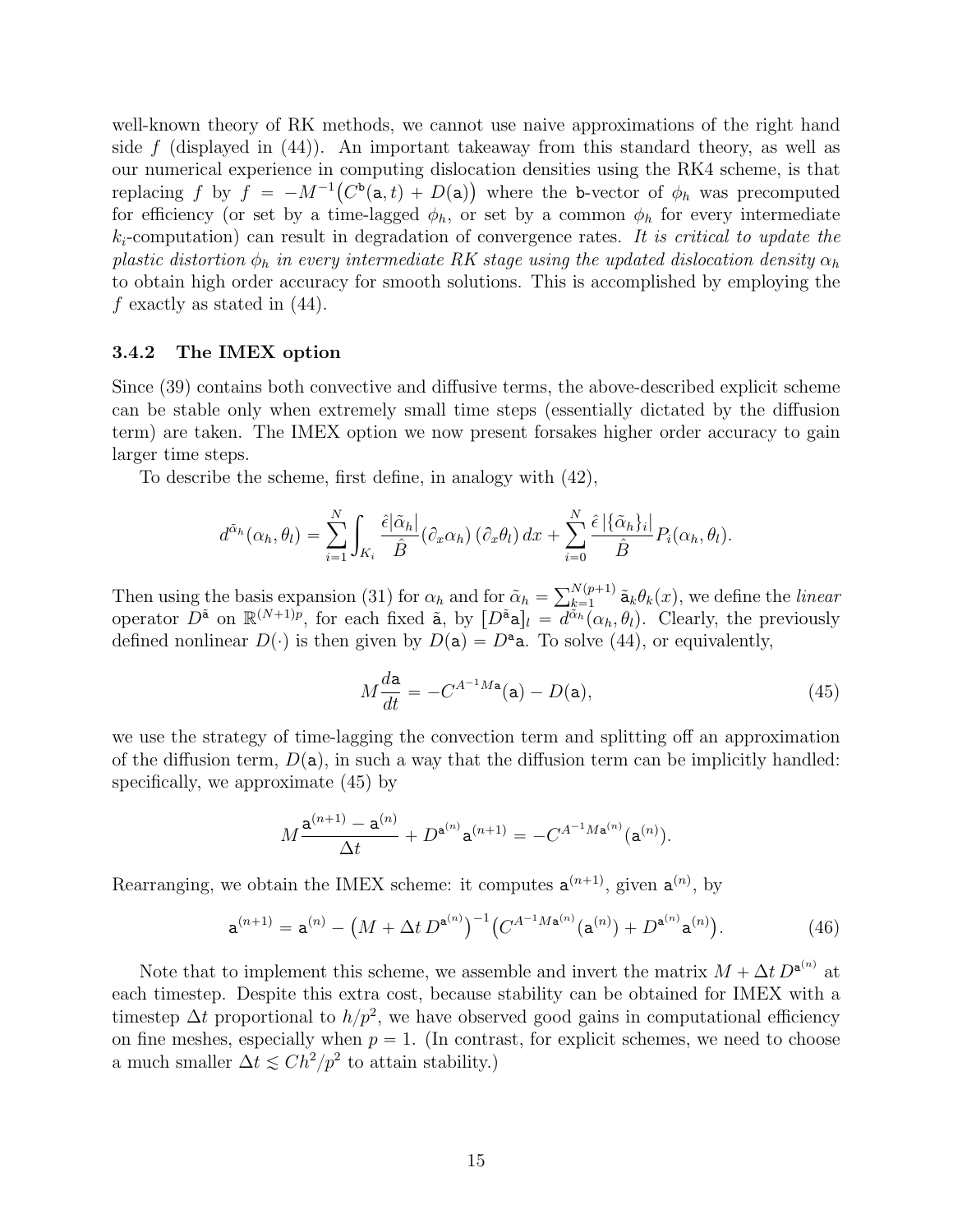## 4 Numerical Simulations

#### 4.1 Problem Setup

To model a moving wall of screw dislocations, we consider an initial profile of dislocation density  $\alpha$ , and the corresponding  $\phi$ , given by (29c) and (29d) respectively. Note that this choice of initial data for  $\alpha(x, 0)$  attains a maximum of  $\phi/2$  at  $x = 0$  and that (29a) holds at the initial time for the above choices of  $\phi$  and  $\alpha$ . In Figure 1, this choice of  $\alpha$  corresponds to a dislocation density varying only in  $x_1$  and concentrated near the  $x_2x_3$ -plane.

The motion of this dislocation wall is simulated in the case of a non-zero applied strain  $q(t)$ . The function  $q(t)$  is ramped from zero to a fixed value and then kept constant for few time units. The exact profile for  $g(t)$  is shown in the specific cases discussed in the next section.

The domain half-length  $L = 50b$  was chosen sufficiently large to keep  $\alpha$  near zero at the endpoints for the time frame of the simulation. The non-dimensional parameter values  $\overline{\phi}$  = 0.05,  $\hat{\epsilon}$  =  $\frac{1}{4}$  $\frac{1}{4}$ , and  $\hat{B} = 1$  were chosen to model the dynamic behavior of aluminum, for which  $b = 4.05 \times 10^{-10}$ m, density  $\rho = 2.7 \times 10^3$  kg/m<sup>3</sup> and shear modulus  $\mu = 2.3 \times 10^{10}$  N/m<sup>2</sup>. Since these trials required large simulation times, resulting in non-smooth solutions, the IMEX algorithm was used with order  $p = 1$ , and mesh size  $h = 0.0025b$ . All the results are presented and discussed in terms of the non-dimensional units described in Section 2.3. No flux or slope limiting technique was found to be necessary in any of the presented simulations.

In some subsequent results, in addition to plots of  $\alpha_h$  and  $\phi_h$ , we also present calculated estimates of the observed peak velocity. A reasonably accurate estimate of the location of the peak value of  $\alpha_h$  at a given timestep is obtained by first determining the mesh vertex at which  $\alpha_h$  is maximized, then finding the critical point of the interpolating quadratic polynomial passing through the points associated with this vertex and its two neighbor vertices.

#### 4.2 Results

In above-described set up, the implementation has been tested to verify that the initial profile of the dislocation wall does not change in the static case with  $g(t) = 0$ .

The main finding from our simulations is the result of applying a non-zero applied strain profile  $g(t)$ , shown in Figure 2a. In this case, the dislocation wall was observed to deform and move as a *localized* entity towards the right (Figure 2c). The evolution of  $\phi$  is shown in Figure 2b. The velocity of the dislocation peak increases on ramping up the strain, reduces a little, and then becomes equal to a non-zero value when the strain is held constant (Figures 2e and 2f).

The effect of applied strain rate on the core evolution is shown in Figure 3. The profiles of the dislocation density  $\alpha_h$  (Figure 3c) and the plastic deformation  $\phi_h$  (Figure 3b), as well as the velocity of dislocation peak (Figure 3d) are observed to change significantly on changing the applied strain rate (and the corresponding final time). It is also observed that on increasing the strain rate the dislocation diffuses in the left direction.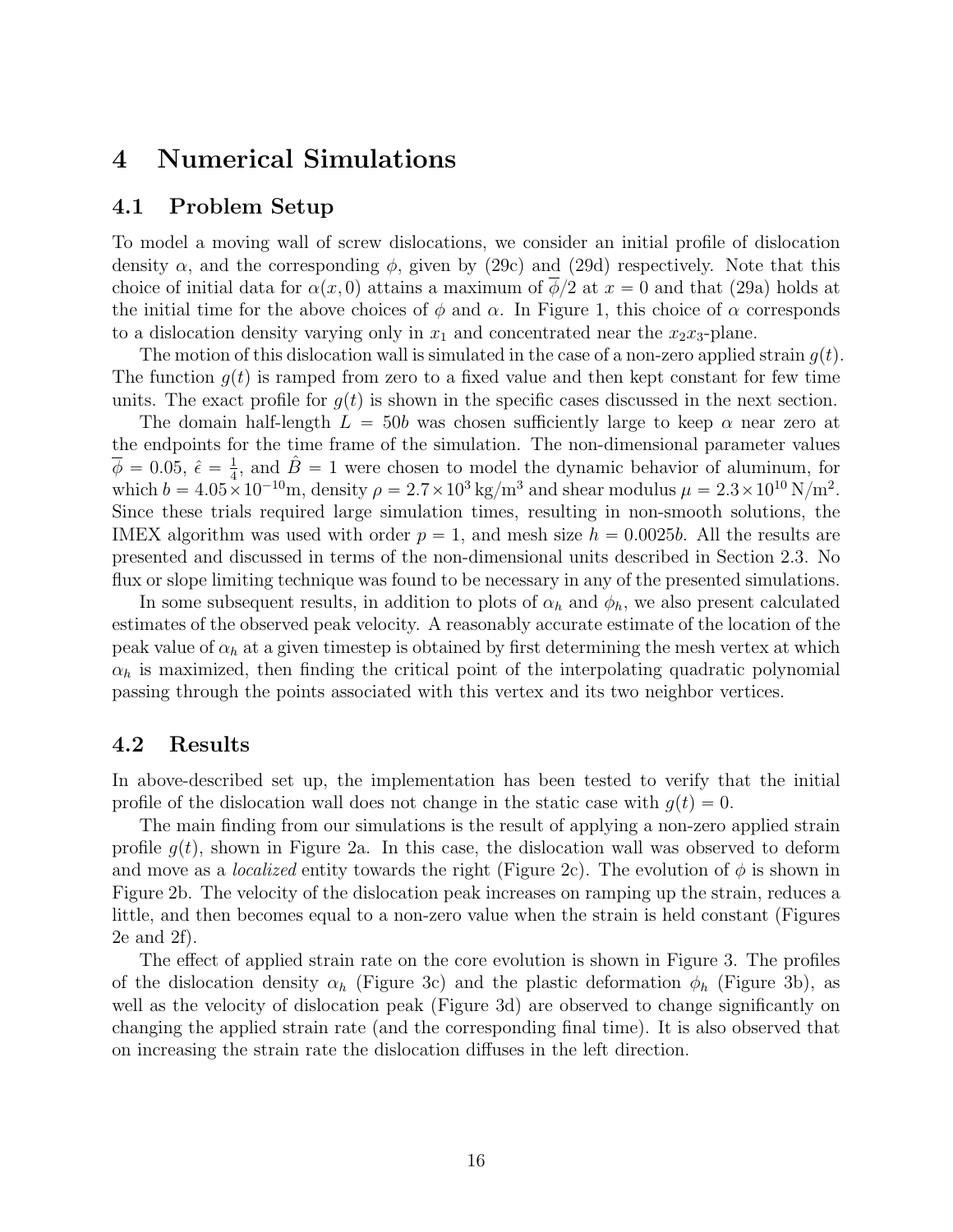

Figure 2: Effect of non-zero applied strain on the core structure with fixed boundary condition (a) applied strain profile, (b) plastic distortion, (c) dislocation density, (d) final  $\alpha$ zoomed (e) peak velocity vs applied strain, (f) peak velocity vs time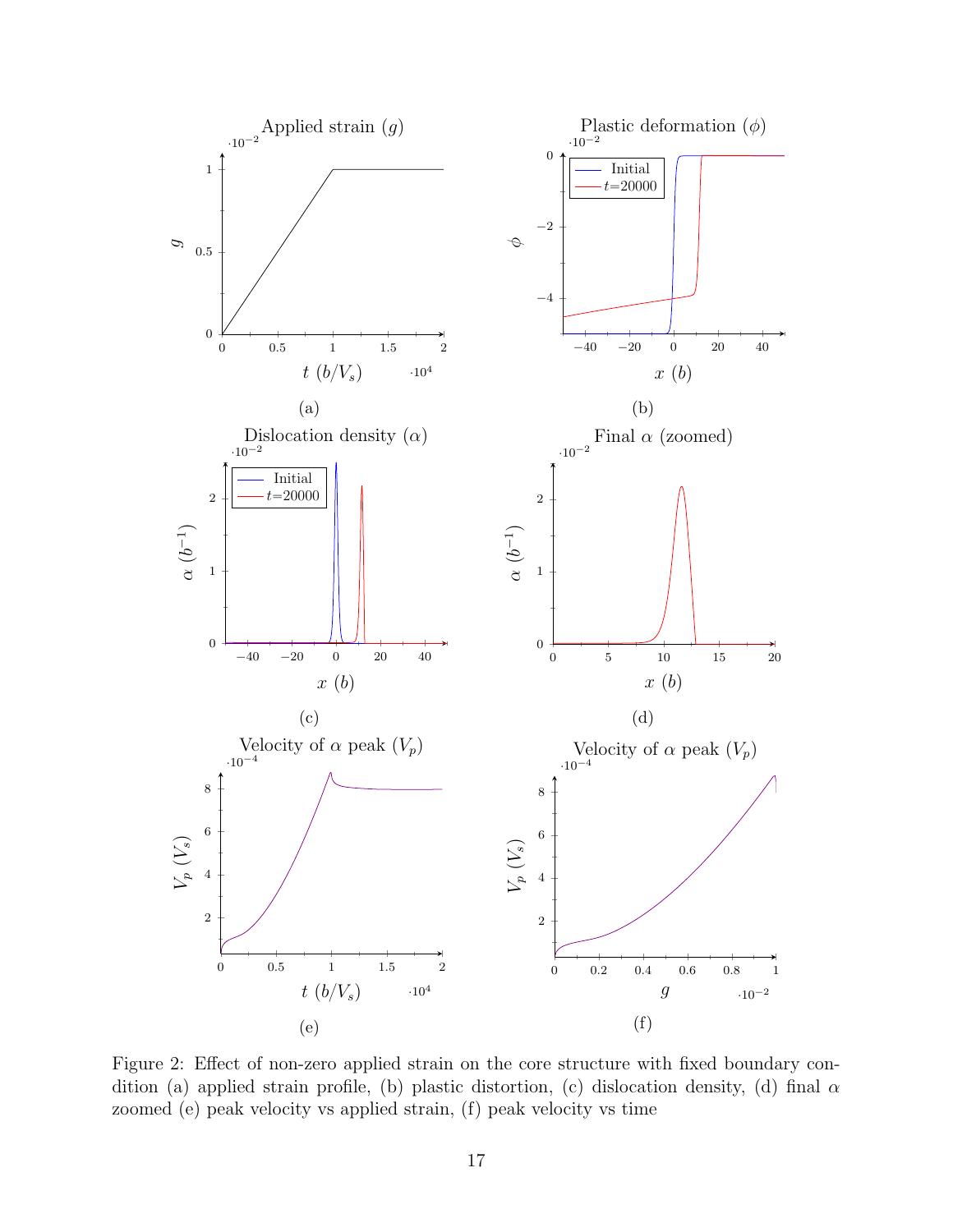

Figure 3: Effect of different applied strain rates and corresponding final times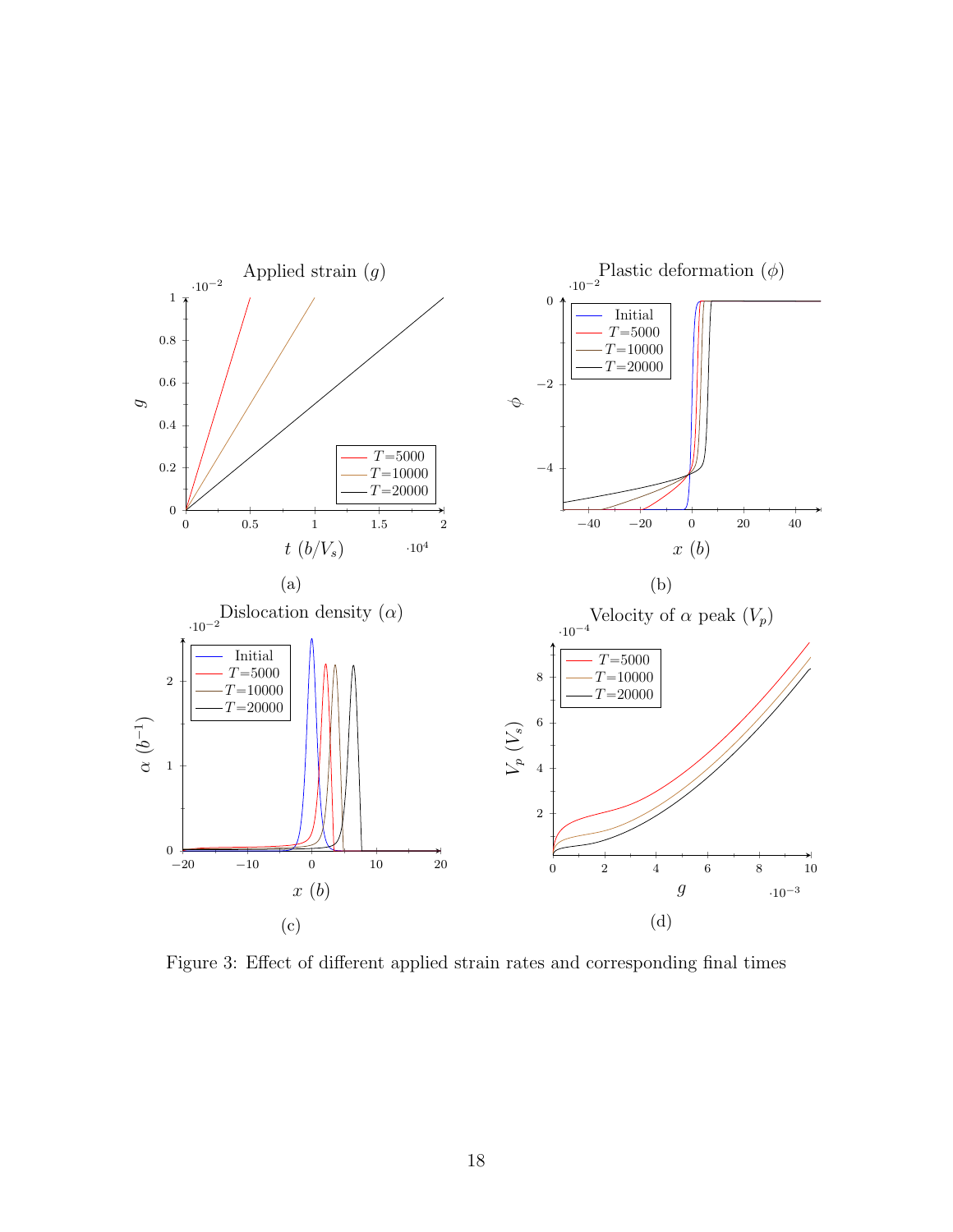#### 4.3 Convergence rates

The purpose of this subsection is to report observed convergence rates of the proposed methods. For all convergence trials, we used an applied strain function  $g(t)$  which ramped from zero at  $t=0$  to a final value  $g_f$  at  $t=T$ , leading to a constant strain rate  $\dot{g}=g_f/T$ . Since the exact solution for this model with the periodically extended cubic internal stress is unknown, we estimated the numerically observed order of convergence from the  $L^2$  distance of a computed solution to a reference solution (computed using the highest number of degrees of freedom we could afford).

Note that less smooth solutions are generally obtained for large applied strain rates or large values of the final time T (e.g., Figure 2d shows an  $\alpha$ -profile that appears to be not continuously differentiable at the right base of the pulse). However, solutions exhibited high order smoothness when these parameter values were small. Accordingly, two sets of convergence studies were performed. The first set of studies were performed on parameter spaces which yielded fairly smooth solutions, for which the explicit RK4 method was appropriate. A study of convergence of the IMEX method was performed for a set of parameters yielding a less smooth  $\alpha$ .

For comparison, we also implemented the finite difference method proposed in Das et al. (2013). This method computes an approximation to  $\phi$  by discretizing (25) by finite differences and then computes an  $\alpha$ -approximation from the  $\phi$ -approximation via an upwind scheme based on velocity.



Figure 4: Explicit RK4 and finite differences  $(g_f=0.002, T=12)$ 

Figure 4 shows the results for a study with  $T=12$  and  $g_f=0.002$ . We see that the DG scheme together with the explicit RK4 time stepping converges to the reference solution at the expected rate of  $O(h^{p+1})$  for  $\alpha_h$ . The highest degree case on the finest mesh deviates from the perfect convergence curve probably due to its proximity to machine precision and illconditioning typical of higher degrees. As for  $\phi_h$ , we observe that for  $p > 1$ , the convergence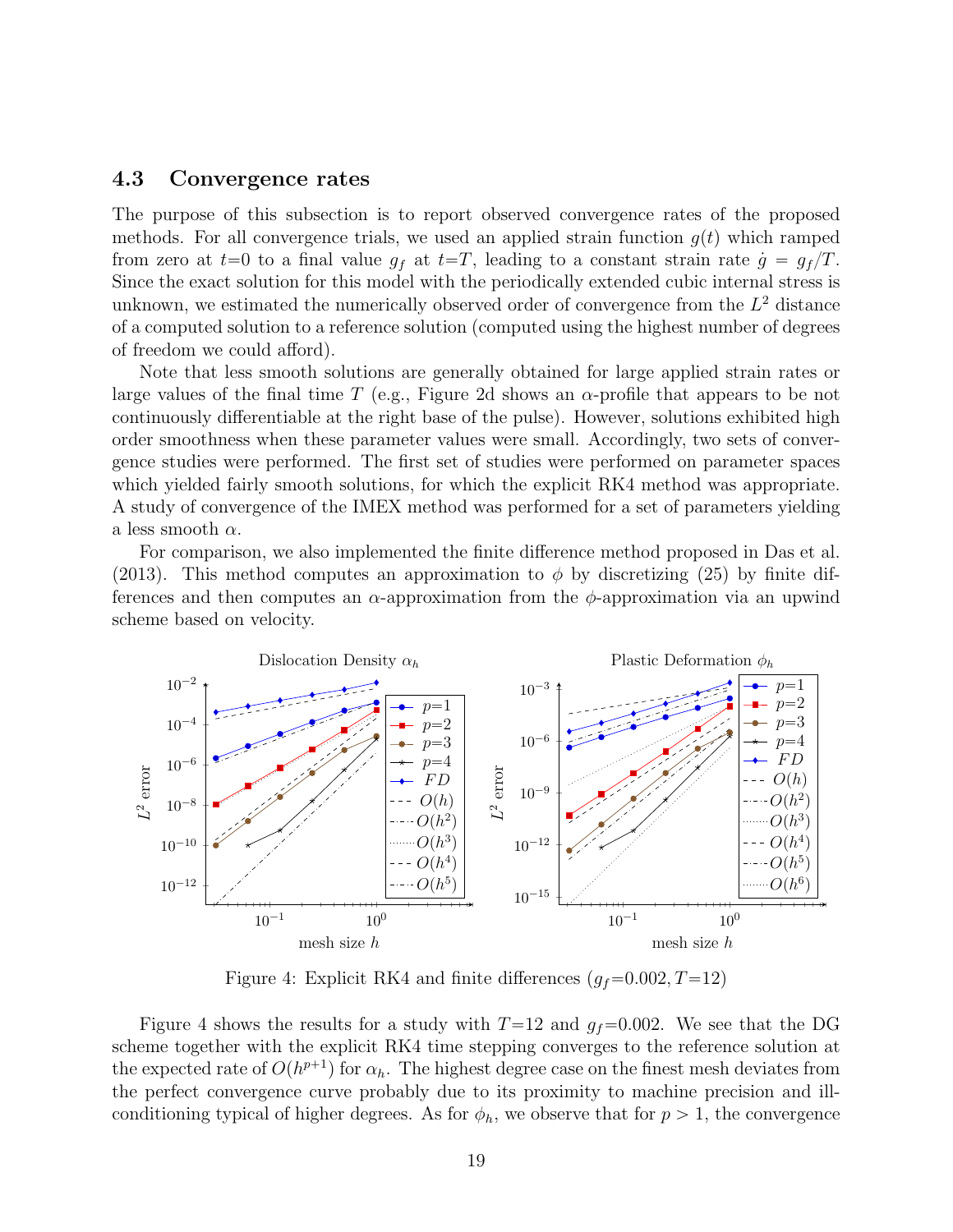

Figure 5: Explicit RK4 and finite differences  $(g_f=0.025, T=12)$ 



Figure 6: Explicit RK4 and finite differences  $(g_f=0.02, T=120)$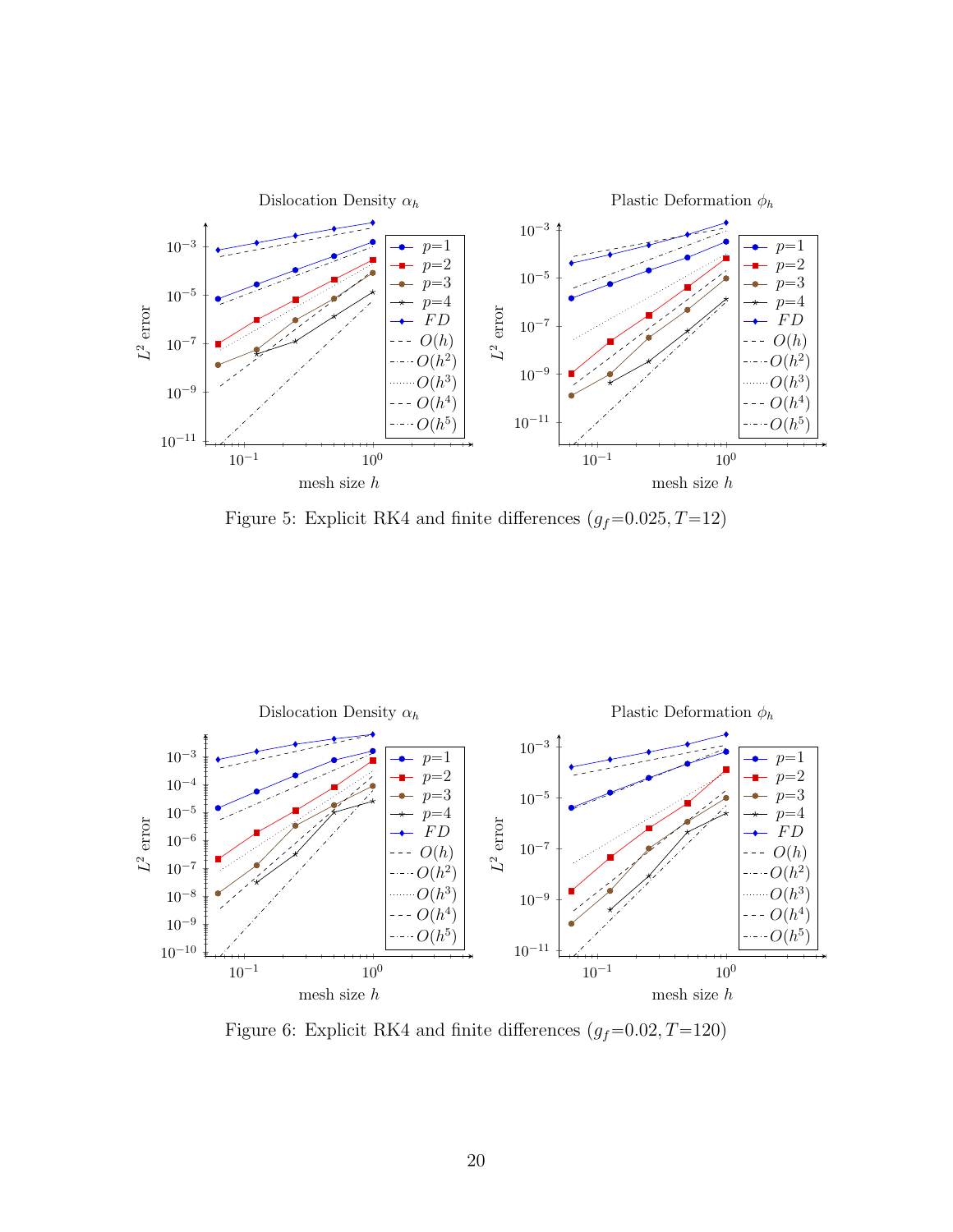rate of the DG scheme with explicit RK4 is approximately  $O(h^{p+2})$ . In contrast, the finite difference solution converges at a rate of  $O(h)$  for  $\alpha_h$  and approximately  $O(h^2)$  for  $\phi_h$ . Clearly the higher order of convergence attained by the DG scheme is preferable for the case of smooth solutions.

Figure 5 shows that a large strain rate results in loss of smoothness and hence impaired convergence (of the estimated errors which are nowhere near machine precision) for the higher order DG scheme with the explicit RK4 method. Figure 6 shows that if the strain rate is held constant, but  $T$  is increased significantly, the high order convergence is again impaired. This is in agreement with our observations that the solution seems to lose regularity over time. In these cases, we notice that the convergence rates for  $\alpha_h$  are more immediately affected than those for  $\phi_h$  by the loss of smoothness. This is agreement with the fact that  $\alpha_h$ , being the spatial derivative of  $\phi_h$ , has one less order of regularity.



Figure 7: IMEX with  $p=1$  and finite differences  $(g_f=0.01, T=1200)$ 

We next consider the parameter space with a large  $T$  value. Attempts to solve the boundary value problem to large final times with this model using a high order polynomial space (without any limiting technique) resulted in overshoots and oscillatory errors. In such cases, the IMEX method is preferred, since further mesh refinement was needed to increase accuracy, and since the IMEX method is stable (for a given p) with a timestep  $\Delta t \leq Ch$ (compared to the finite differences and explicit methods, which require a timestep  $\Delta t \leq C h^2$ for stability).

Figure 7 shows the results of a study with  $T=1280$  and  $g_f=0.01$ , comparing the IMEX method with  $p=1$  and the finite differences method. We see that the DG and finite difference solutions appear to converge to a common solution. The observed rate of convergence is  $O(h)$ for the finite difference solutions and a slightly higher rate for the IMEX solution.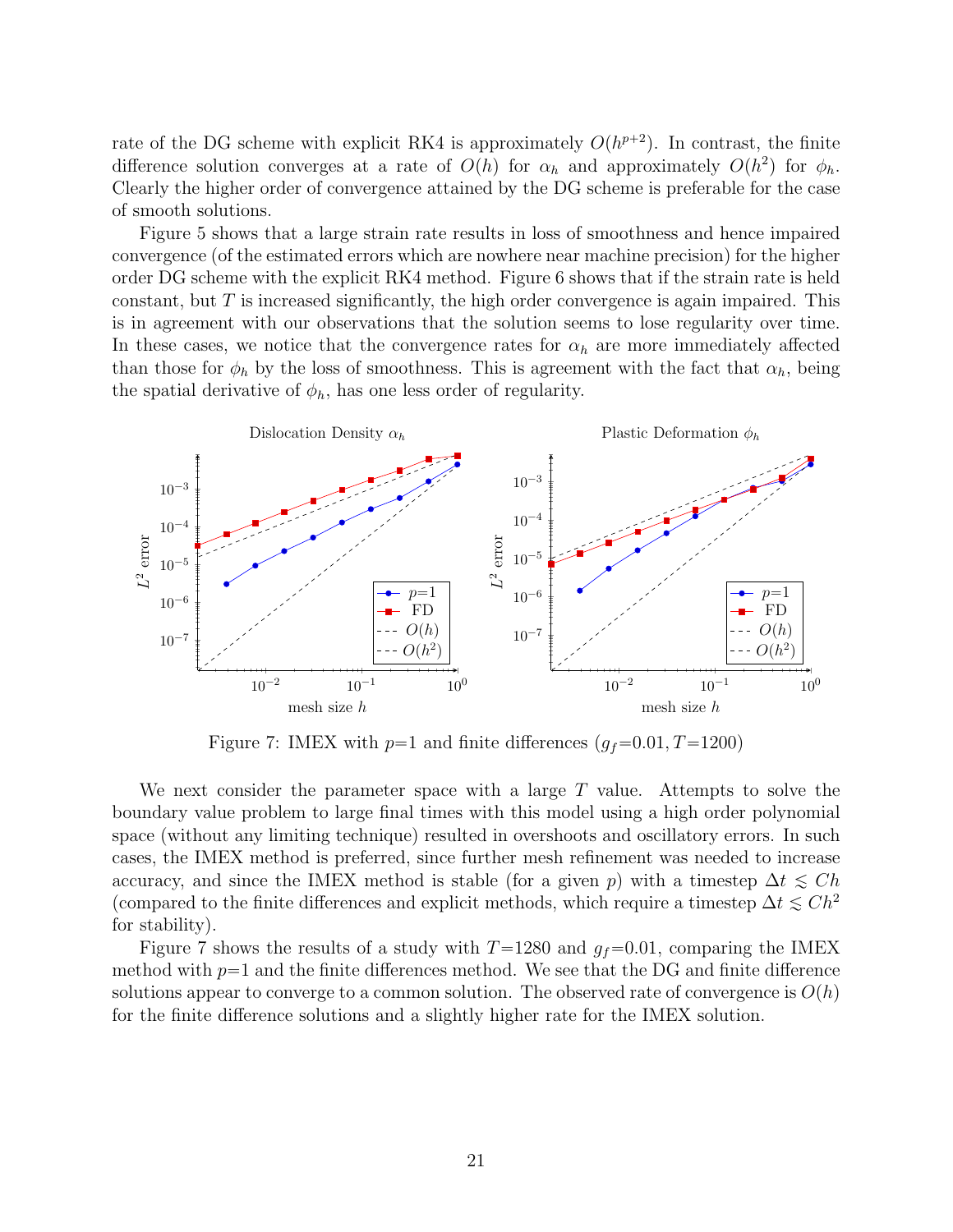## 5 Conclusions

A discontinuous Galerkin finite element approach is used to model discrete dislocations in a continuum framework. The conservative numerical formulation is able to elucidate the physical phenomena of moving dislocation lines with compact cores in a crystal. Dislocation core evolution shows a strain-rate dependent response. As demonstrated in this paper, FDM has the potential for treating nonlinear core effects and incorporating stacking fault energy into the formulation. There is no need to introduce an inner cutoff radius to ignore the core effects.

The model studied here generates both smooth and nonsmooth solutions depending on the rate of applied strain and the simulation time. In cases when the exact solution for  $\alpha$ is smooth, a higher order DG scheme combined with explicit RK4 time stepping is clearly the best choice, since it delivers very accurate solutions on coarse meshes, and exhibits a convergence rate of  $O(h^{p+1})$ , where p is the order of the spatial polynomial space. For less smooth solutions, the IMEX scheme is preferable. Both methods improve upon a prior finite difference scheme.

## Acknowledgments

Saurabh Puri would like to acknowledge discussions with Amit Acharya (Carnegie Mellon University), Amit Das (Indian Institute of Technology), and Vincent Taupin (Universite de Lorraine/CNRS) regarding this paper.

## References

- A. Acharya. A model of crystal plasticity based on the theory of continuously distributed dislocations. Journal of the Mechanics and Physics of Solids, 49(4):761 – 784, 2001. doi: http://dx.doi.org/10.1016/S0022-5096(00)00060-0.
- A. Acharya. Driving forces and boundary conditions in continuum dislocation mechanics. Proceedings of the Royal Society of London A: Mathematical, Physical and Engineering Sciences, 459(2034):1343–1363, 2003. doi: 10.1098/rspa.2002.1095.
- A. Acharya. Constitutive analysis of finite deformation field dislocation mechanics. Journal of the Mechanics and Physics of Solids, 52(2):301 – 316, 2004. doi: http://dx.doi.org/10.1016/S0022-5096(03)00093-0.
- A. Acharya. New inroads in an old subject: Plasticity, from around the atomic to the macroscopic scale. Journal of the Mechanics and Physics of Solids, 58(5):766 – 778, 2010. doi: http://dx.doi.org/10.1016/j.jmps.2010.02.001.
- A. Acharya, K. Matthies, and J. Zimmer. Travelling wave solutions for a quasilinear model of field dislocation mechanics. Journal of the Mechanics and Physics of Solids, 58(12): 2043 – 2053, 2010. doi: http://dx.doi.org/10.1016/j.jmps.2010.09.008.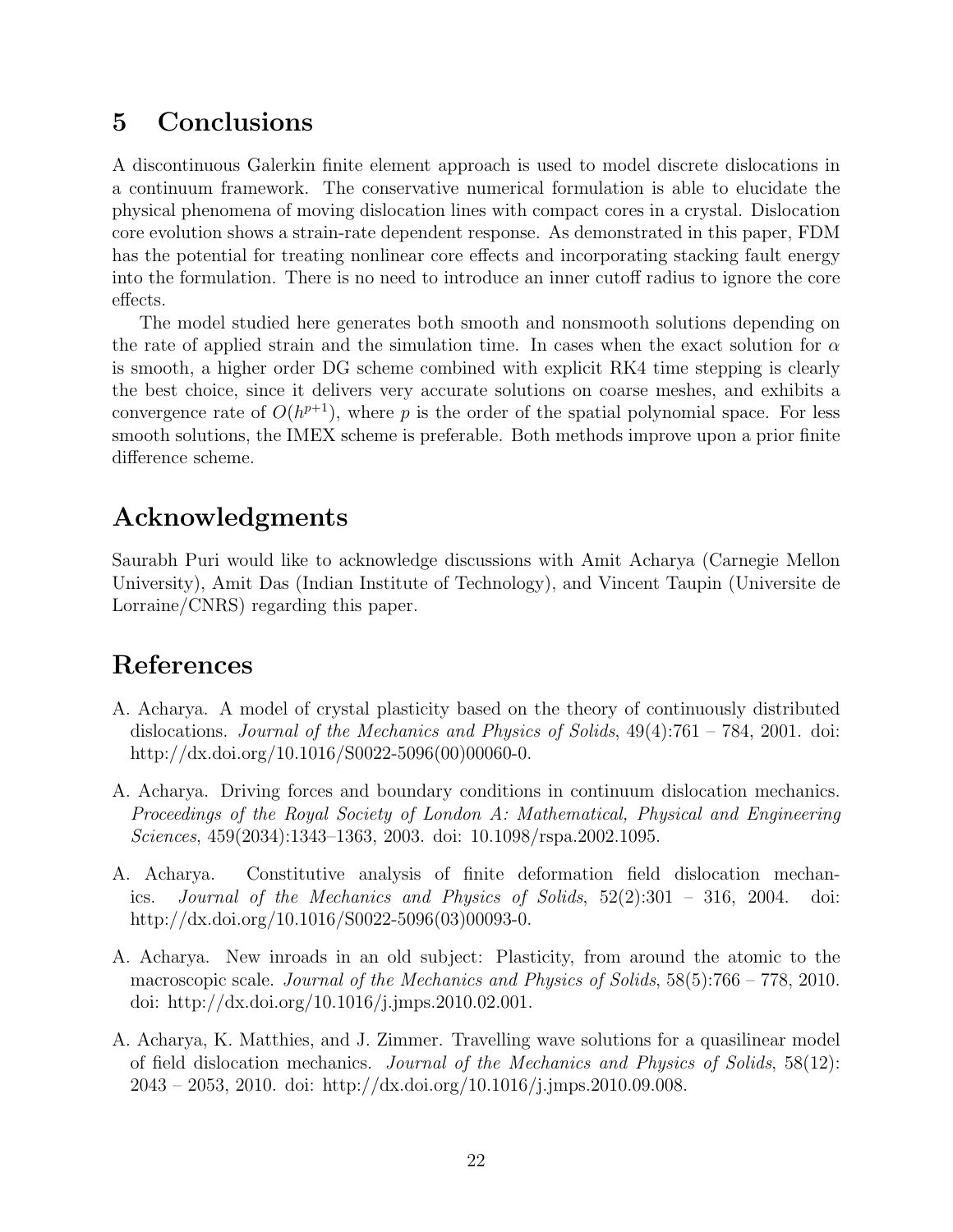- D. N. Arnold, F. Brezzi, B. Cockburn, and L. D. Marini. Unified analysis of discontinuous Galerkin methods for elliptic problems. *SIAM J. Numer. Anal.*, 39(5):1749–1779, 2002.
- A. Arsenlis, D. M. Parks, R. Becker, and V. V. Bulatov. On the evolution of crystallographic dislocation density in non-homogeneously deforming crystals. Journal of the Mechanics and Physics of Solids, 52(6):1213–1246, 2004. doi: https://doi.org/10.1016/j.jmps.2003.12.007.
- B. Cockburn and C.-W. Shu. Runge-Kutta discontinuous Galerkin methods for convectiondominated problems. J. Sci. Comput., 16(3):173–261, 2001.
- A. Das, A. Acharya, J. Zimmer, and K. Matthies. Can equations of equilibrium predict all physical equilibria? a case study from field dislocation mechanics. Mathematics and Mechanics of Solids, 18(8):803–822, 2013. doi: 10.1177/1081286512451940.
- V. Deshpande, A. Needleman, and E. Van der Giessen. Plasticity size effects in tension and compression of single crystals. Journal of the Mechanics and Physics of Solids, 53(12): 2661–2691, 2005. doi: https://doi.org/10.1016/j.jmps.2005.07.005.
- M. Fivel, M. Verdier, and G. Canova. 3d simulation of a nanoindentation test at a mesoscopic scale. Materials Science and Engineering: A, 234-236:923–926, 1997. ISSN 0921-5093. doi: https://doi.org/10.1016/S0921-5093(97)00362-6.
- N. Fleck, G. Muller, M. Ashby, and J. Hutchinson. Strain gradient plasticity: Theory and experiment. Acta Metallurgica et Materialia, 42(2):475–487, 1994. ISSN 0956-7151. doi: https://doi.org/10.1016/0956-7151(94)90502-9.
- K. Gbemou, V. Taupin, J. Raulot, and C. Fressengeas. Building compact dislocation cores in an elasto-plastic model of dislocation fields. International Journal of Plasticity, 82: 241–259, 2016. doi: http://dx.doi.org/10.1016/j.ijplas.2016.03.007.
- I. Groma. Link between the microscopic and mesoscopic length-scale description of the collective behavior of dislocations. *Phys. Rev. B*,  $56:5807-5813$ , Sep 1997. doi: 10.1103/Phys-RevB.56.5807.
- M. E. Gurtin. A gradient theory of single-crystal viscoplasticity that accounts for geometrically necessary dislocations. Journal of the Mechanics and Physics of Solids, 50(1):5–32, 2002. ISSN 0022-5096. doi: https://doi.org/10.1016/S0022-5096(01)00104-1.
- E. Hairer, S. P. Nørsett, and G. Wanner. Solving ordinary differential equations. I, volume 8 of Springer Series in Computational Mathematics. Springer-Verlag, Berlin, second edition, 1993.
- A. M. Hussein and J. A. El-Awady. Quantifying dislocation microstructure evolution and cyclic hardening in fatigued face-centered cubic single crystals. Journal of the Mechanics and Physics of Solids, 91:126–144, 2016. ISSN 0022-5096. doi: https://doi.org/10.1016/j.jmps.2016.03.012.